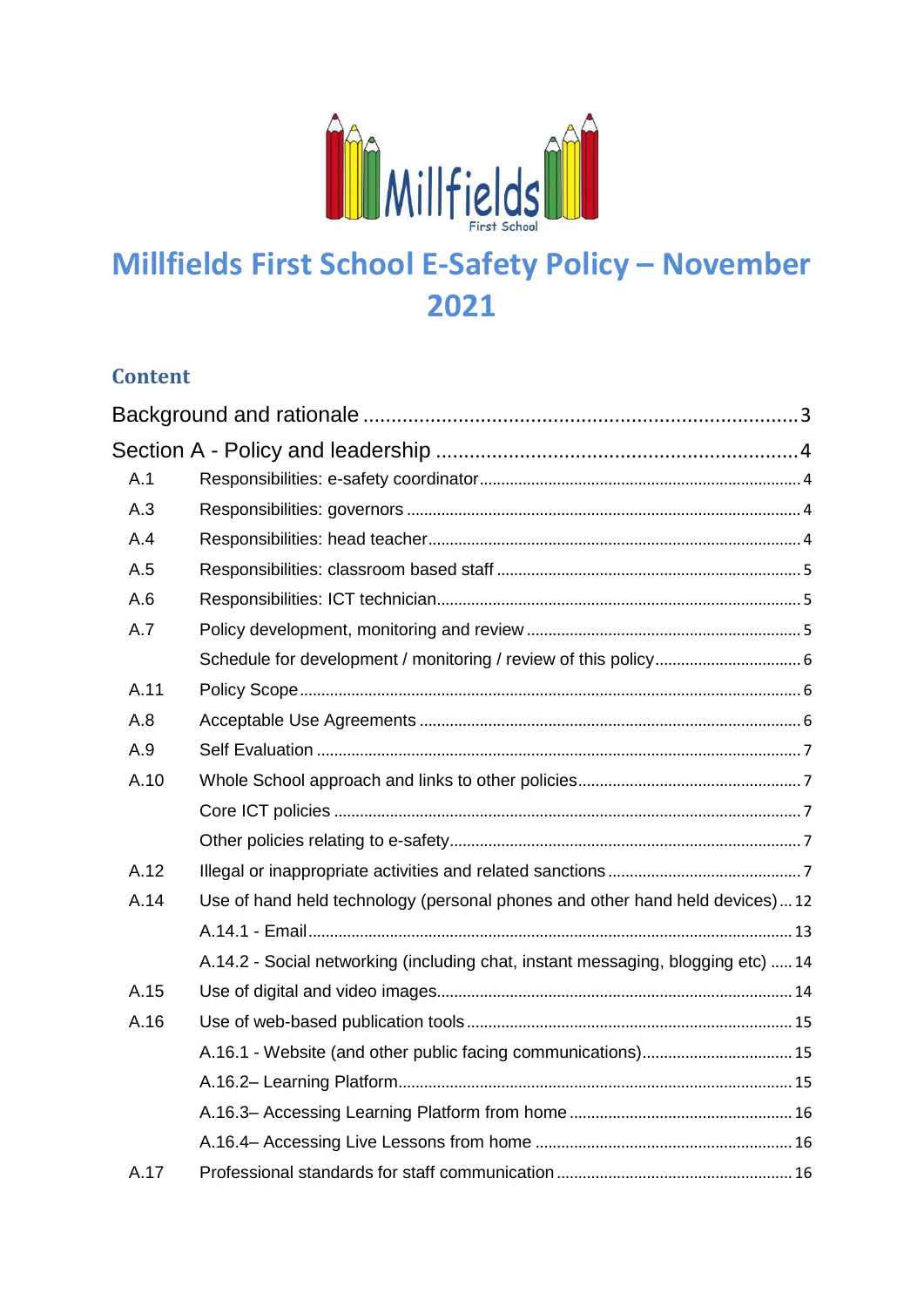| <b>B.1</b> |  |
|------------|--|
| B.2.1      |  |
| B.2.2      |  |
|            |  |
| C.1.1      |  |
| C.1.2      |  |
| C.1.3      |  |
| C.2        |  |
| C.3        |  |
| C.4        |  |
|            |  |
|            |  |
|            |  |
|            |  |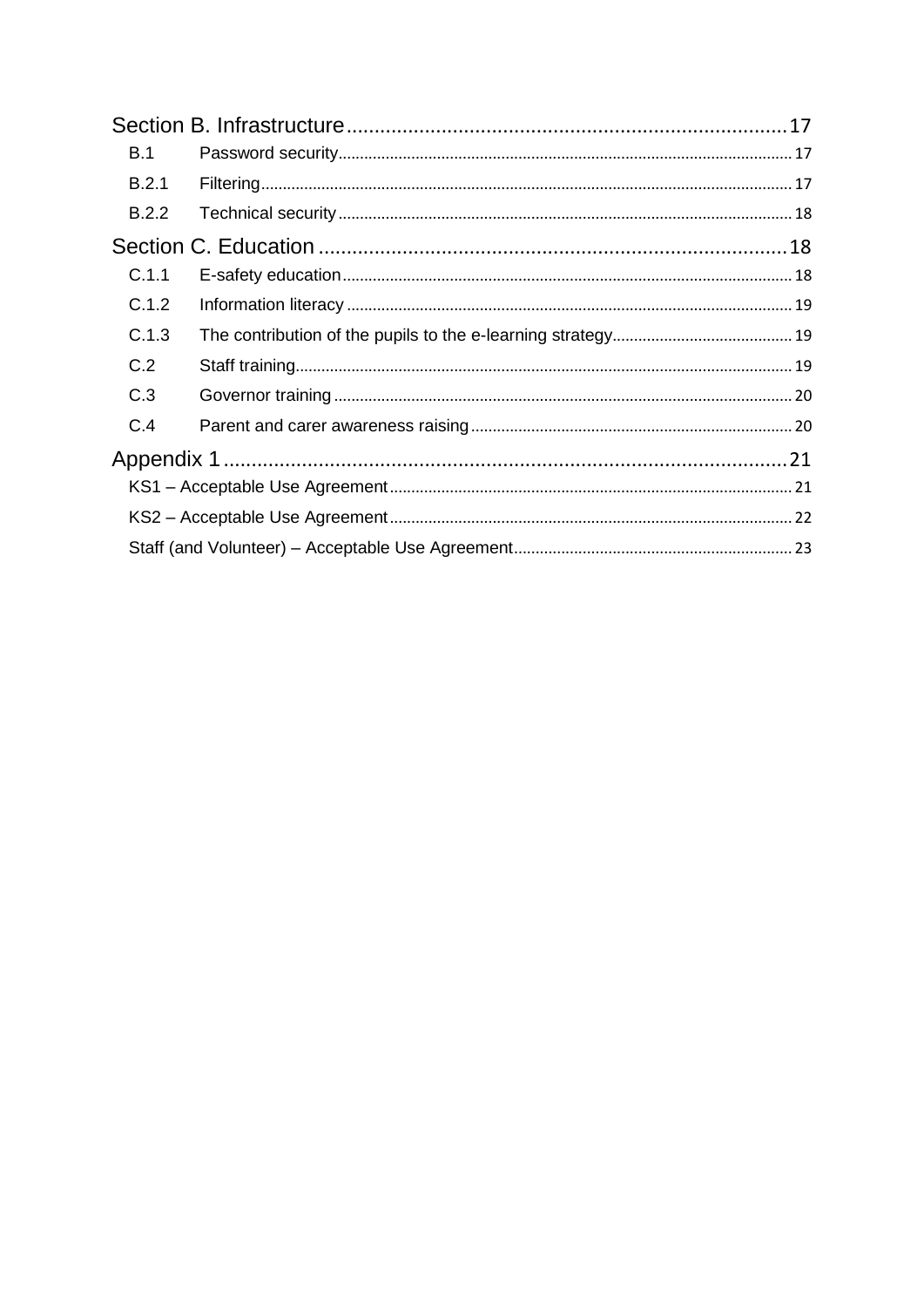# <span id="page-2-0"></span>**Background and rationale**

The potential that technology has to impact on the lives of all citizens increases year on year. This is probably even more true for children and young people, who are generally much more open to developing technologies than many adults. In many areas, technology is transforming the way that children and young people learn and are taught. At home, technology is changing the way children and young people live and communicate, and the activities in which they choose to partake; these trends are set to continue.

While developing technology brings many opportunities, it also brings risks and potential dangers of which these are just a few:

- Access to illegal, harmful or inappropriate images or other content
- Allowing or seeking unauthorised access to personal information
- Allowing or seeking unauthorised access to private data, including financial data
- The risk of being subject to grooming or radicalisation by those with whom they make contact with on the internet.
- The sharing / distribution of personal images without an individual's consent or knowledge
- Inappropriate communication / contact with others, including strangers
- Cyber-bullying
- Access to unsuitable video / internet games
- An inability to evaluate the quality, accuracy and relevance of information on the internet
- Plagiarism and copyright infringement
- Illegal downloading of music or video files
- The potential for excessive or addictive use which may impact on social and emotional development and learning.

This policy sets out how we strive to keep pupils safe with technology while they are in school. We recognise that children and young people are often more at risk when using technology at home (where often no controls over the technical structures are put in place to keep them safe) and so this policy also sets out how we educate them about the potential risks and try to embed appropriate behaviours. We also explain how we attempt to inform those people who work with our pupils beyond the school environment (parents, friends and the wider community) to be aware and to assist in this process.

With the recent increase of children accessing their learning from home, this document also explains how we equip and prepare children for safe and appropriate use of technology at home to support their education.

Our e-safeguarding policy has been written from a template provided by Worcestershire County Council which has itself been derived from that provided by the South West Grid for Learning.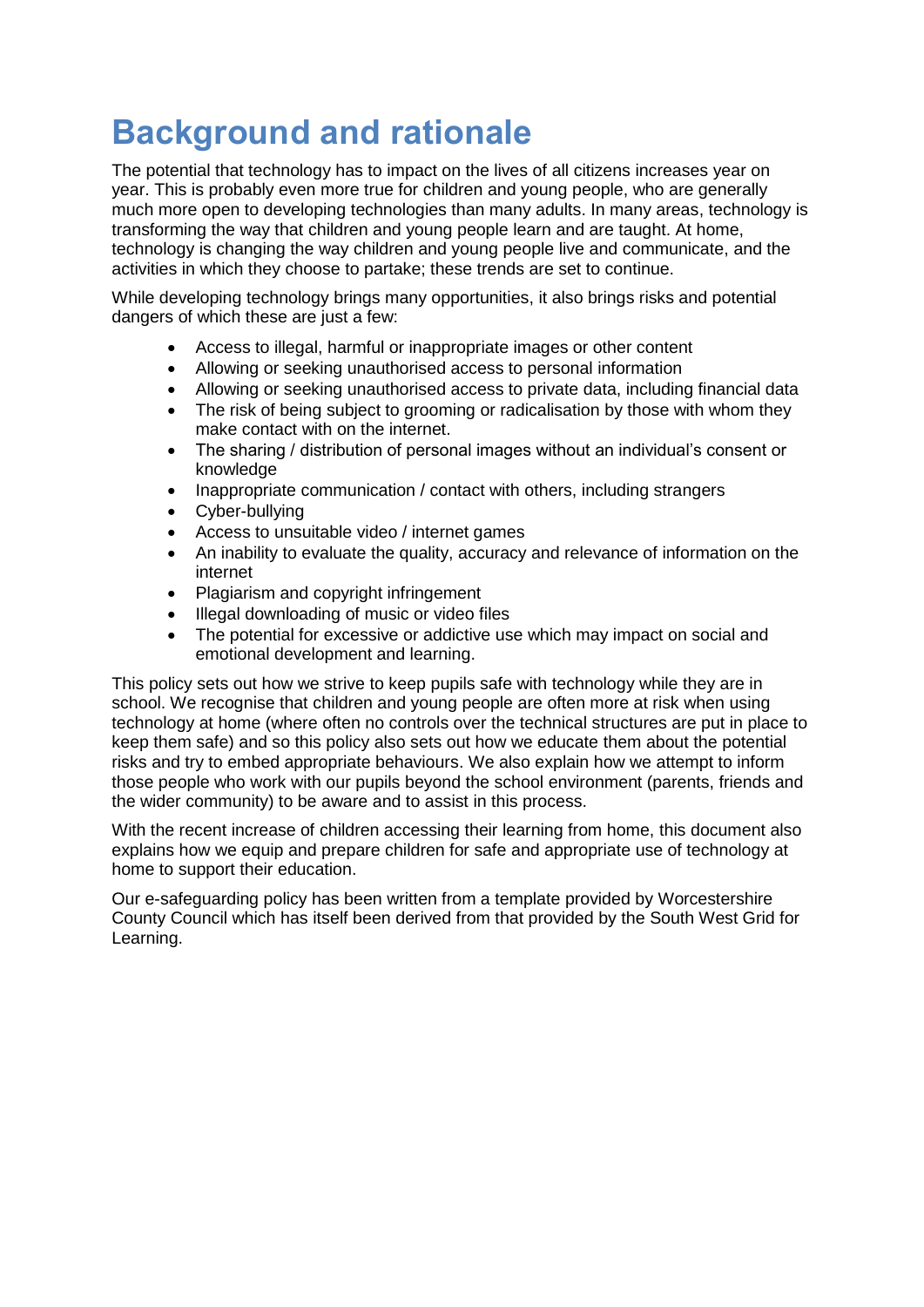# <span id="page-3-0"></span>**Section A - Policy and leadership**

This section begins with an outline of the **key people responsible** for developing our E-Safety Policy and keeping everyone safe with ICT. It also outlines the core responsibilities of **all users** of ICT in our school.

It goes on to explain **how we maintain our policy** and then to outline **how we try to remain safe while using different aspects of ICT**

## <span id="page-3-1"></span>**A.1 Responsibilities: e-safety coordinator**

Our e-safety coordinator is the person responsible to the head teacher and governors for the day to day issues relating to e-safety. The e-safety coordinator:

- takes day to day responsibility for e-safety issues and has a leading role in establishing and reviewing the school e-safety policies and documents
- ensures that all staff are aware of the procedures that need to be followed in the event of an e-safety incident
- provides training and advice for staff
- liaises with school ICT technical staff
- receives reports of e-safety incidents and creates a log of incidents to inform future esafety developments weekly.
- reviews weekly the output from monitoring software (Smoothwall Safeguard) and initiates action where necessary
- Liaises regularly with the e-safety lead
- attends relevant meetings and committees of Governing Body
- reports regularly to Senior Leadership Team
- receives appropriate training and support to fulfil their role effectively

### <span id="page-3-2"></span>**A.3 Responsibilities: governors**

Governors are responsible for the approval of this policy and for reviewing its effectiveness. This will be carried out by the governors receiving regular information about e-safety incidents and monitoring reports. A member of the governing body has taken on the role of e-safety governor which involves:

- regular meetings with the safeguarding lead with an agenda based on:
- monitoring of e-safety incident logs
- reporting to relevant Governors committee / meeting

### <span id="page-3-3"></span>**A.4 Responsibilities: head teacher**

- The head teacher is responsible for ensuring the safety (including e-safety) of all members of the school community, though the day to day responsibility for e-safety is delegated to the E-Safety Co-ordinator
- The head teacher and another member of the senior management team (DSL) will be familiar with the procedures to be followed in the event of a serious e-safety allegation being made against a member of staff, including non-teaching staff. (see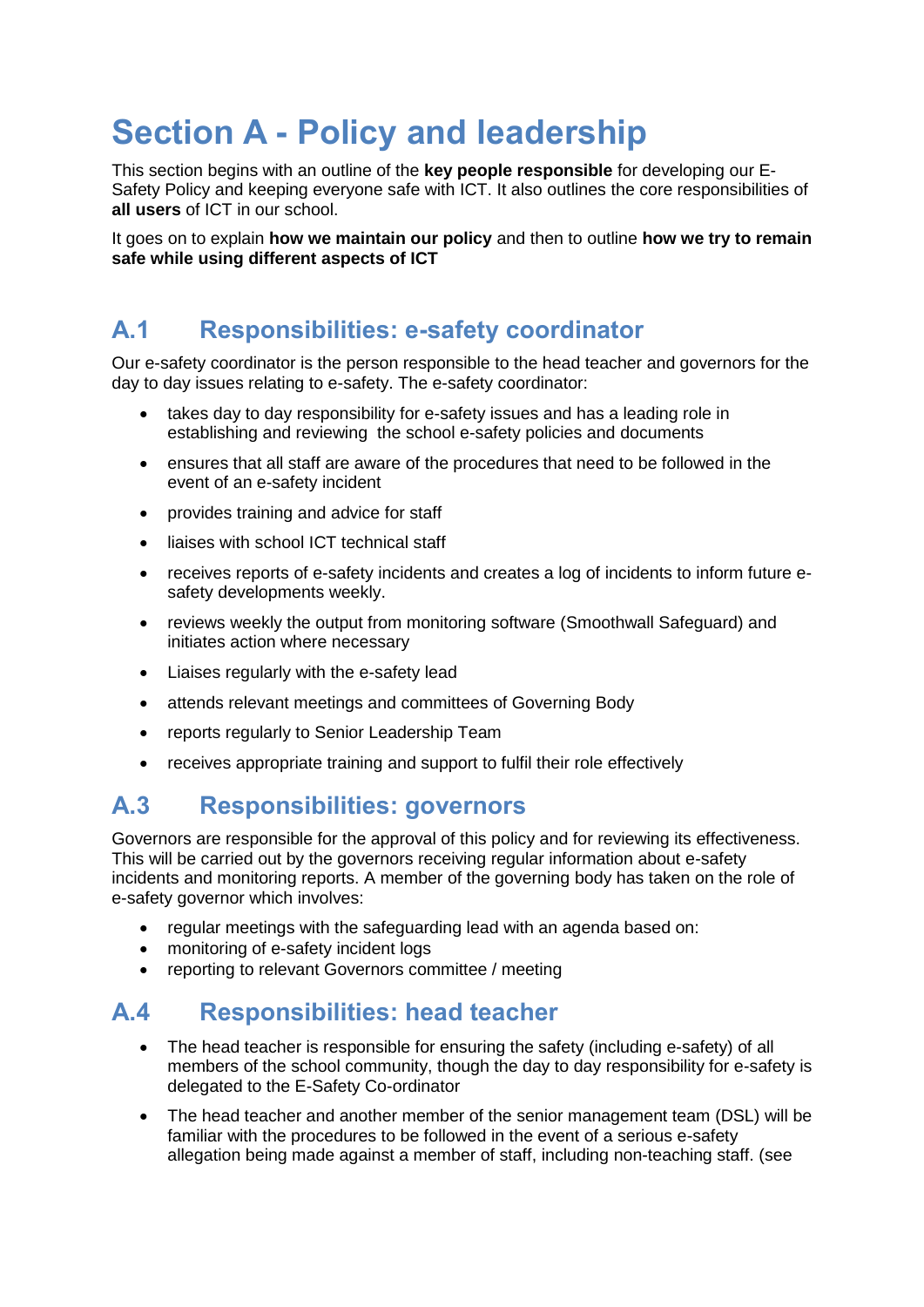flow chart on dealing with e-safety incidents (included in section 2.6 below) and other relevant Local Authority / HR disciplinary procedures)

## <span id="page-4-0"></span>**A.5 Responsibilities: classroom based staff**

Teaching and Support Staff are responsible for ensuring that:

- They safeguard the welfare of pupils and refer child protection concerns using the proper channels: **this duty is on the individual, not the organisation or the school**.
- they have an up to date awareness of e-safety matters and of the current school esafety policy and practices
- they have read, understood and signed the school's Acceptable Use Agreement for staff (see Appendix 1)
- they report any suspected misuse or problem to the E-Safety Co-ordinator
- they undertake any digital communications with pupils (email / Virtual Learning Environment (VLE) / voice) in a fully professional manner and only using official systems (see A.3.5)
- they embed e-safety issues in the curriculum and other activities, also acknowledging the planned e-safety programme (see section C)

## <span id="page-4-1"></span>**A.6 Responsibilities: ICT technician**

The ICT Technician is responsible for ensuring that:

- the school's ICT infrastructure and data are secure and not open to misuse or malicious attack
- the school meets the e-safety technical requirements outlined in section B.2.2 of this policy (and any relevant Local Authority E-Safety Policy and guidance)
- users may only access the school's networks through a properly enforced password protection policy as outlined in the school's e-security policy
- shortcomings in the infrastructure are reported to the ICT coordinator or head teacher so that appropriate action may be taken.

## <span id="page-4-2"></span>**A.7 Policy development, monitoring and review**

This e-safety policy has been developed, reviewed and adapted by the E-Safety co-ordinator through working alongside the following stakeholders:

- Head teacher
- Assistant Head Teachers
- Teachers
- Governors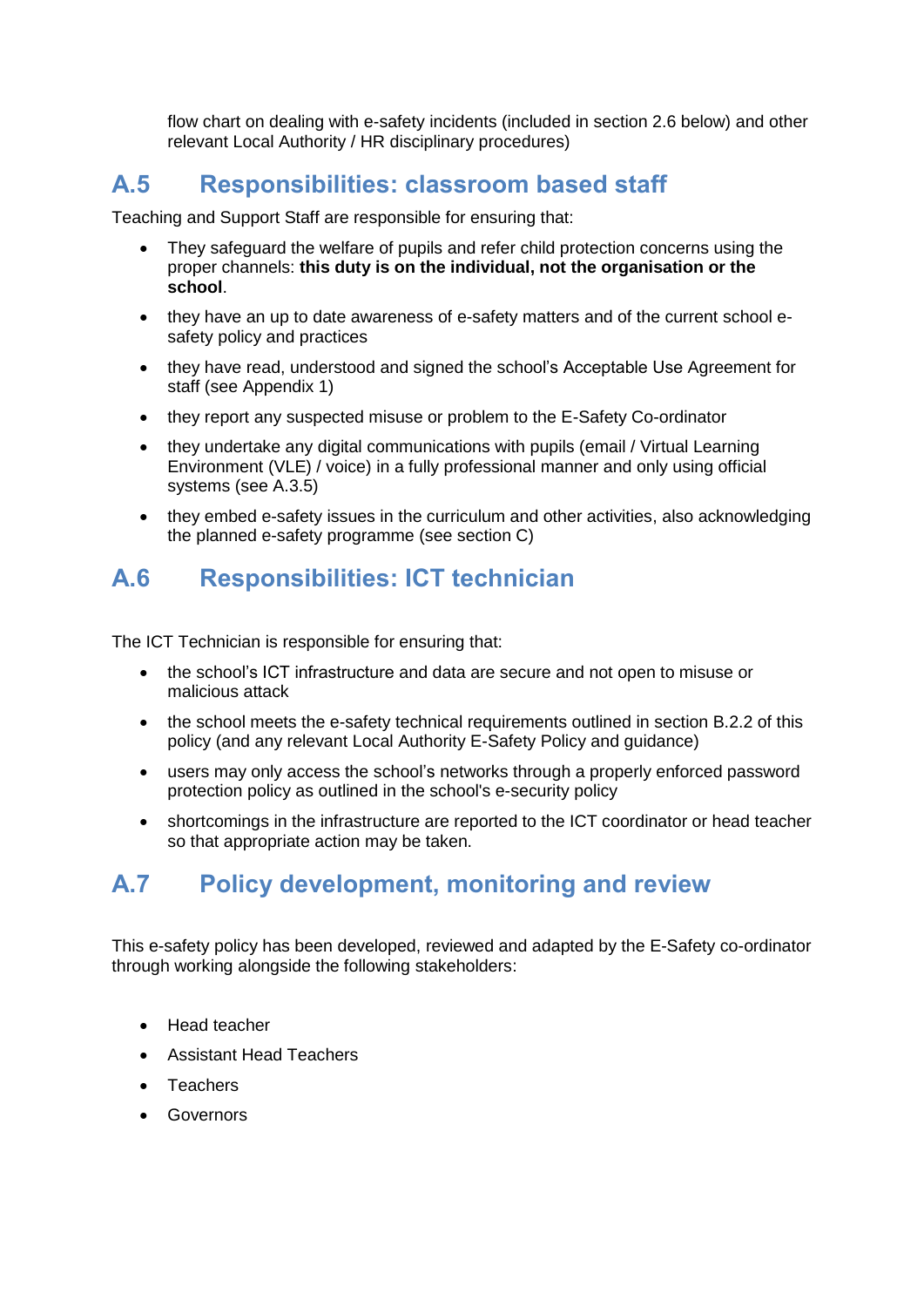### <span id="page-5-0"></span>**Schedule for development / monitoring / review of this policy**

| This e-safety policy was approved by the governing<br>body on:                                                                                                                                                                                                            | November 2021                                                           |
|---------------------------------------------------------------------------------------------------------------------------------------------------------------------------------------------------------------------------------------------------------------------------|-------------------------------------------------------------------------|
| The implementation of this e-safety policy will be<br>monitored by the:                                                                                                                                                                                                   | <b>Curriculum Committee</b>                                             |
| The governing body will receive regular reports on the<br>implementation of the e-safety policy generated by the<br>monitoring group (which will include anonymous<br>details of e-safety incidents) as part of a standing<br>agenda item with reference to safeguarding: | Termly in HT report                                                     |
| The e-safety policy will be reviewed annually, or more<br>regularly in the light of any significant new<br>developments in the use of technology, new threats to<br>e-safety or incidents that have taken place. The next<br>anticipated review date will be:             | November 2022                                                           |
| Should serious e-safety incidents take place, the                                                                                                                                                                                                                         | <b>Worcestershire Children's First</b>                                  |
| following external persons / agencies should be<br>informed:                                                                                                                                                                                                              | <b>Local Authority Designated Officer</b>                               |
|                                                                                                                                                                                                                                                                           | Worcestershire Senior Adviser for<br>Safeguarding Children in Education |
|                                                                                                                                                                                                                                                                           | West Mercia Police                                                      |

## <span id="page-5-1"></span>**A.11 Policy Scope**

This policy applies to **all members of the school community** (including teaching staff, wider workforce, pupils, volunteers, parents / carers, visitors, community users) who have access to and are users of school ICT systems, **both in and out of the establishment**.

The Education and Inspections Act 2006 empowers head teachers, to such extent as is reasonable, to regulate the behaviour of pupils when they are off the school site and empowers members of staff to impose disciplinary penalties for inappropriate behaviour. This is pertinent to incidents of cyber-bullying or other e-safety incidents covered by this policy, which may take place out of school, but are linked to membership of the school.

The school will deal with such incidents using guidance within this policy as well as associated behaviour and anti-bullying policies and will, where known, inform parents or carers of incidents of inappropriate e-safety behaviour that take place out of school.

## <span id="page-5-2"></span>**A.8 Acceptable Use Agreements**

All members of the school community are responsible for using the school ICT systems in accordance with the appropriate Acceptable Use Agreement (AUA), which they will be expected to sign before being given access to school systems.

Acceptable Use Agreements are provided in Appendix 1 of this policy for:

- Pupils
	- o Key Stage 1
	- o Key Stage 2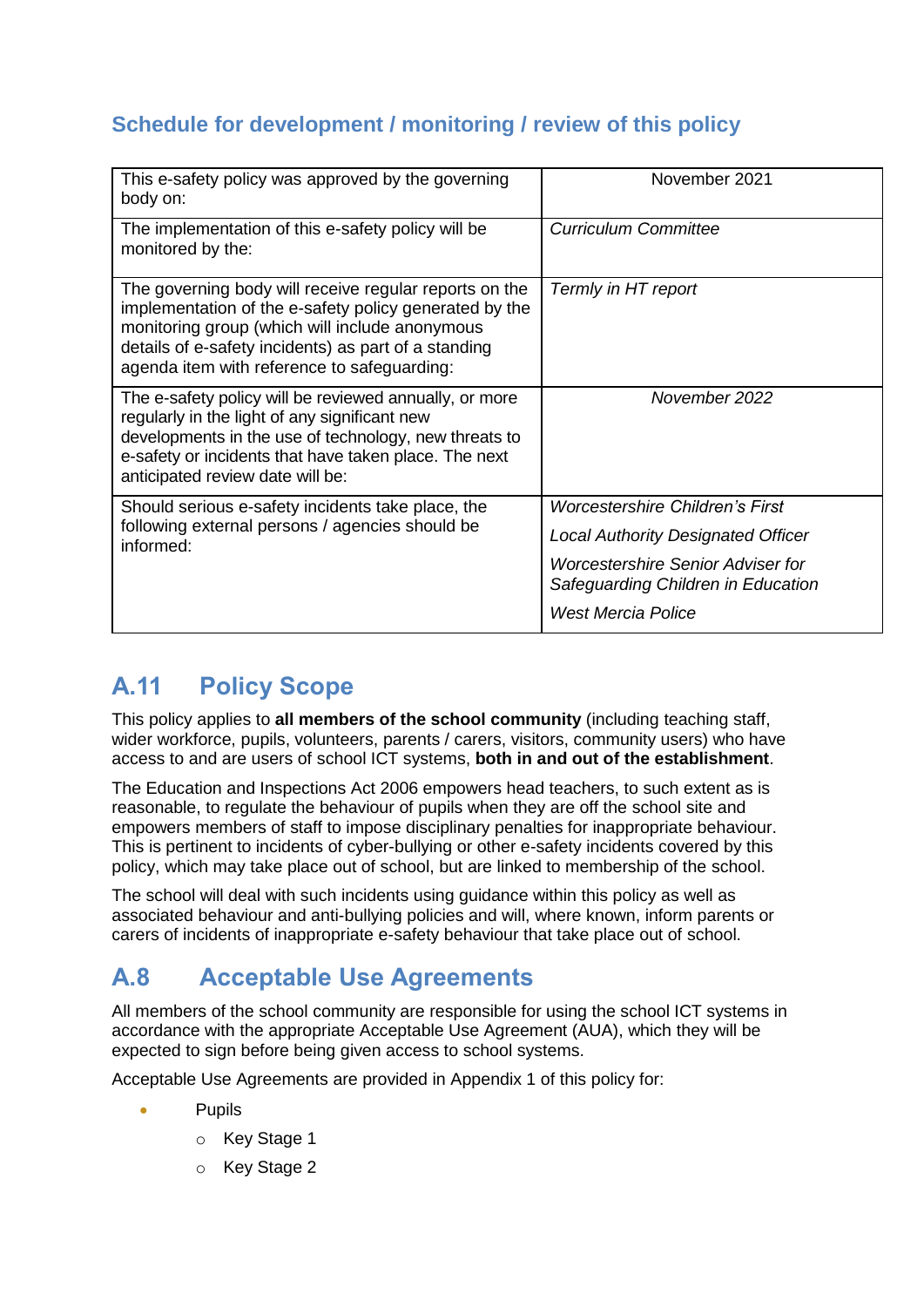#### • Staff (and volunteers)

#### <span id="page-6-0"></span>**A.9 Self Evaluation**

Evaluation of e-safety is an ongoing process and links to other self evaluation tools used in school in particular pre Ofsted evaluations along the lines of the Self Evaluation Form (SEF).

## <span id="page-6-1"></span>**A.10 Whole School approach and links to other policies**

This policy has strong links to other school policies as follows:

#### <span id="page-6-2"></span>**Core ICT policies**

| <b>Computing Policy</b>     | How Computing is used, managed, resourced and<br>supported in our school.                                                                                                                                                                                                                     |
|-----------------------------|-----------------------------------------------------------------------------------------------------------------------------------------------------------------------------------------------------------------------------------------------------------------------------------------------|
| <b>E-Safety Policy</b>      | How we strive to ensure that all individuals in school stay<br>safe while using Learning Technologies. The e-safety<br>policy constitutes a part of the Computing policy and draws<br>on training from 'Prevent'. The school's safeguarding lead<br>has been trained in 'Prevent' strategies. |
| <b>Computing curriculum</b> | Key documents and associated resources directly relating<br>to learning covering the Computing Curriculum                                                                                                                                                                                     |

#### <span id="page-6-3"></span>**Other policies relating to e-safety**

| Anti-bullying                | How the school strives to eliminate bullying $-$ link to cyber bullying                                                                        |
|------------------------------|------------------------------------------------------------------------------------------------------------------------------------------------|
| <b>PSHE</b>                  | E-Safety has links to staying safe                                                                                                             |
| Safeguarding                 | Safeguarding pupils electronically is an important aspect of E-Safety.<br>The e-safety policy forms a part of the school's safeguarding policy |
| <b>Behaviour</b>             | Positive strategies for encouraging e-safety and sanctions for<br>disregarding it.                                                             |
| Peer on Peer<br><b>Abuse</b> | How school strives to keep children safe at school and online                                                                                  |
| Use of<br>images             | WCC guidance to support the safe and appropriate use of images in<br>schools, academies and settings                                           |

## <span id="page-6-4"></span>**A.12 Illegal or inappropriate activities and related sanctions**

The school believes that the activities listed below are inappropriate in a school context **(those in bold are illegal)** and that users should not engage in these activities when using school equipment or systems (in or out of school).

Users shall not visit Internet sites, make, post, download, upload, transfer data, communicate or pass on material, remarks, proposals or comments that contain or relate to:

- **child sexual abuse images (illegal - The Protection of Children Act 1978)**
- **grooming, incitement, arrangement or facilitation of sexual acts against children (illegal – Sexual Offences Act 2003)**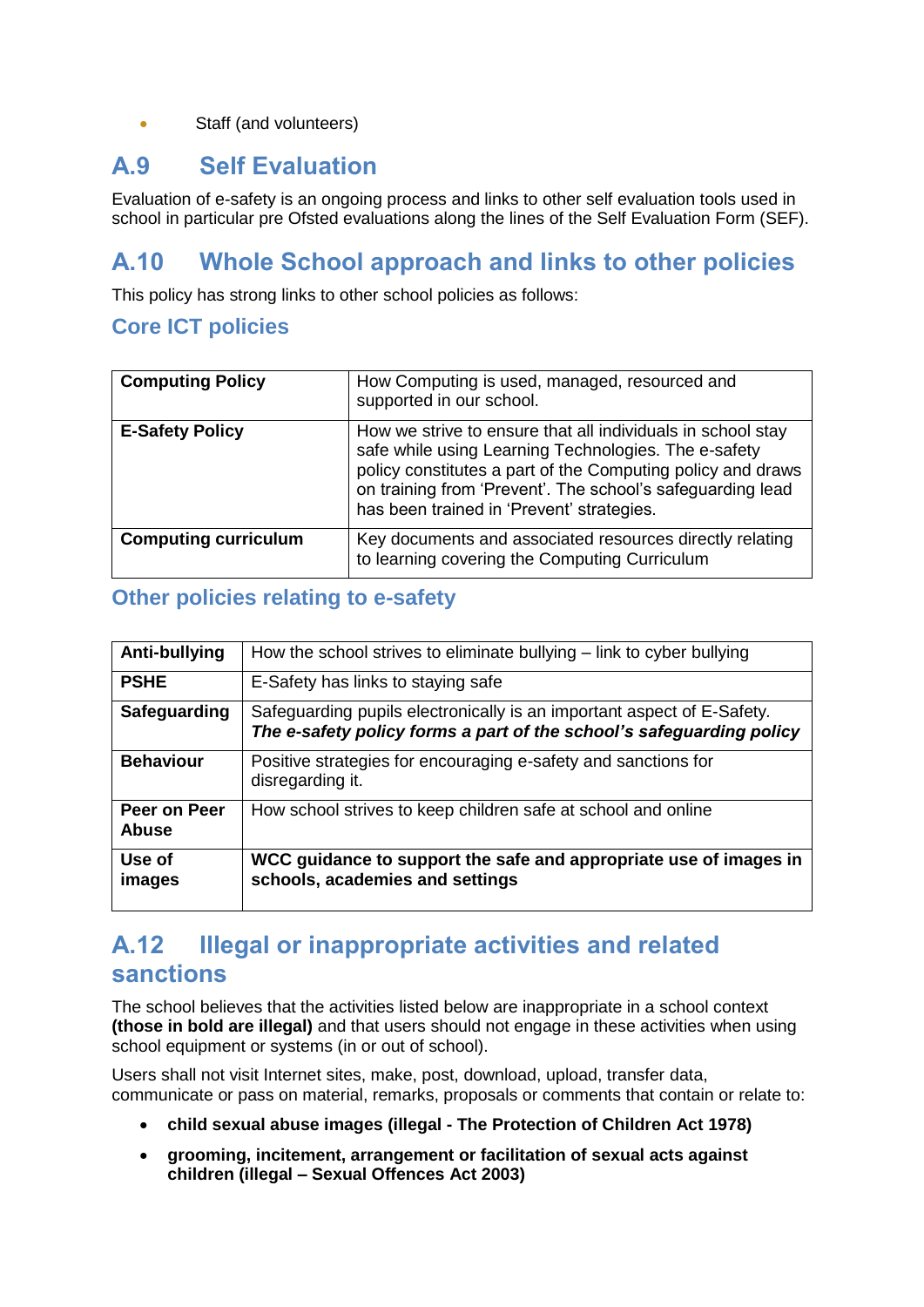- **possession of extreme pornographic images (illegal – Criminal Justice and Immigration Act 2008)**
- **criminally racist material in UK – to stir up religious hatred (or hatred on the grounds of sexual orientation) (illegal – Public Order Act 1986)**
- pornography
- promotion of any kind of discrimination
- promotion of racial or religious hatred
- threatening behaviour, including promotion of physical violence or mental harm
- any other information which may be offensive to colleagues or breaches the integrity of the ethos of the school or brings the school into disrepute

Additionally the following activities are also considered unacceptable on ICT equipment or infrastructure provided by the school:

- Using school systems to undertake transactions pertaining to a private business
- Use systems, applications, websites or other mechanisms that bypass the filtering or other safeguards employed by the school.
- Uploading, downloading or transmitting commercial software or any copyrighted materials belonging to third parties, without the necessary licensing permissions
- Revealing or publicising confidential or proprietary information (e.g. financial / personal information, databases, computer / network access codes and passwords)
- Creating or propagating computer viruses or other harmful files
- Carrying out sustained or instantaneous high volume network traffic (downloading / uploading files that causes network congestion and hinders others in their use of the internet)
- On-line gambling and non-educational gaming
- On-line shopping / commerce unless directly related to school business
- Use of social networking sites (other than in the school's learning platform or sites otherwise permitted by the school)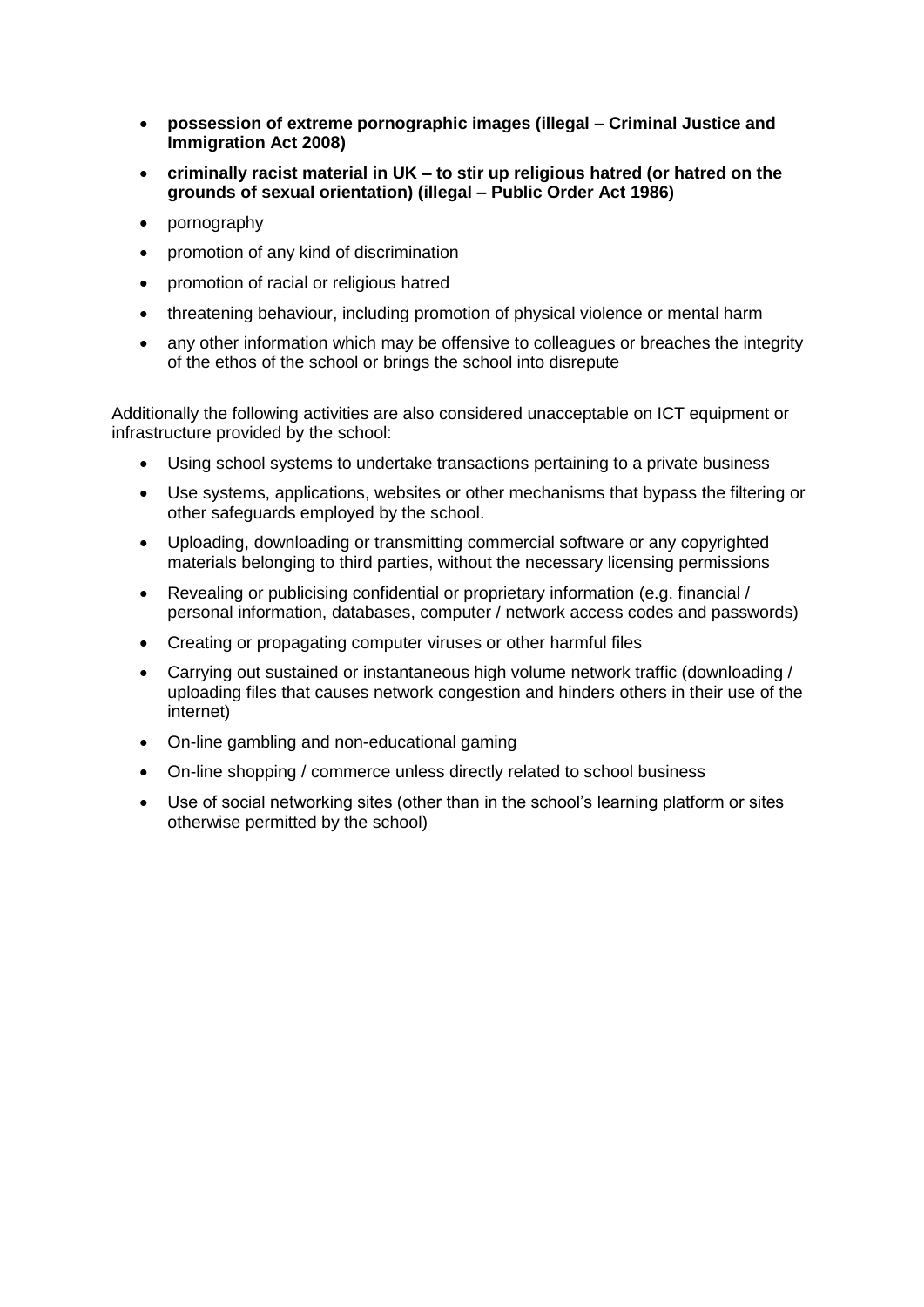|                                                                                                                                                                                                                                                           | <b>Refer to:</b> |                      |                       |                 |                                                                         | <b>Action:</b><br>Inform: |                                               |         |                                              |  |
|-----------------------------------------------------------------------------------------------------------------------------------------------------------------------------------------------------------------------------------------------------------|------------------|----------------------|-----------------------|-----------------|-------------------------------------------------------------------------|---------------------------|-----------------------------------------------|---------|----------------------------------------------|--|
| <b>Pupil sanctions</b><br>The indication of possible sanctions in this table<br>should not be regarded as absolute. They<br>should be applied according to the context of<br>any incident and in the light of consequences<br>resulting from the offence. | Class teacher    | E-safety coordinator | Refer to head teacher | Refer to Police | Refer to e-safety coordinator for<br>action re filtering / security etc | Parents / carers          | Remove of network / internet<br>access rights | Warning | Further sanction e.g. detention<br>exclusion |  |
| Deliberately accessing or trying to access material that could<br>be considered illegal (see list in earlier section on unsuitable<br>/ inappropriate activities).                                                                                        |                  |                      |                       |                 |                                                                         |                           |                                               |         |                                              |  |
| Unauthorised use of non-educational sites during lessons                                                                                                                                                                                                  | ✔                |                      |                       |                 | ✔                                                                       |                           |                                               |         |                                              |  |
| Unauthorised use of mobile phone / digital camera / other<br>handheld device                                                                                                                                                                              |                  |                      |                       |                 |                                                                         |                           | ✔                                             |         |                                              |  |
| Unauthorised use of social networking / instant messaging /<br>personal email                                                                                                                                                                             |                  |                      |                       |                 |                                                                         |                           |                                               | ✔       |                                              |  |
| Unauthorised downloading or uploading of files                                                                                                                                                                                                            | ✔                |                      |                       |                 |                                                                         |                           | ✔                                             | ✔       |                                              |  |
| Allowing others to access school network by sharing username<br>and passwords                                                                                                                                                                             |                  |                      |                       |                 |                                                                         |                           | ✔                                             |         |                                              |  |
| Attempting to access the school network, using another pupil's<br>account                                                                                                                                                                                 |                  |                      |                       |                 |                                                                         |                           | ✔                                             |         |                                              |  |
| Attempting to access or accessing the school network, using the<br>account of a member of staff                                                                                                                                                           |                  |                      |                       |                 |                                                                         |                           |                                               | ✔       |                                              |  |
| Corrupting or destroying the data of other users                                                                                                                                                                                                          | ✔                |                      | ✔                     |                 |                                                                         | ✔                         | ✔                                             |         |                                              |  |
| Sending an email, text or instant message that is regarded as<br>offensive, harassment or of a bullying nature                                                                                                                                            |                  |                      |                       |                 |                                                                         |                           |                                               |         |                                              |  |
| Saving files or posting any message or image that is regarded as<br>offensive, harrassment or of a bullying nature                                                                                                                                        |                  |                      |                       |                 |                                                                         |                           |                                               |         |                                              |  |
| Continued infringements of the above, following previous<br>warnings or sanctions                                                                                                                                                                         |                  |                      |                       |                 |                                                                         |                           | ✔                                             |         |                                              |  |
| Actions which could bring the school into disrepute or breach the<br>integrity of the ethos of the school                                                                                                                                                 |                  |                      | ✔                     |                 |                                                                         |                           |                                               | ✔       |                                              |  |
| Using proxy sites or other means to subvert the school's filtering<br>system                                                                                                                                                                              |                  |                      |                       |                 |                                                                         |                           |                                               |         |                                              |  |
| Accidentally accessing offensive or pornographic material and<br>failing to report the incident                                                                                                                                                           |                  |                      |                       |                 |                                                                         |                           |                                               |         |                                              |  |
| Deliberately accessing or trying to access offensive or<br>pornographic material                                                                                                                                                                          |                  |                      | ✔                     |                 |                                                                         |                           | ✔                                             |         |                                              |  |
| Receipt or transmission of material that infringes the copyright of<br>another person or infringes the Data Protection Act                                                                                                                                | ✔                |                      | ✔                     |                 | ✔                                                                       |                           | ✔                                             |         |                                              |  |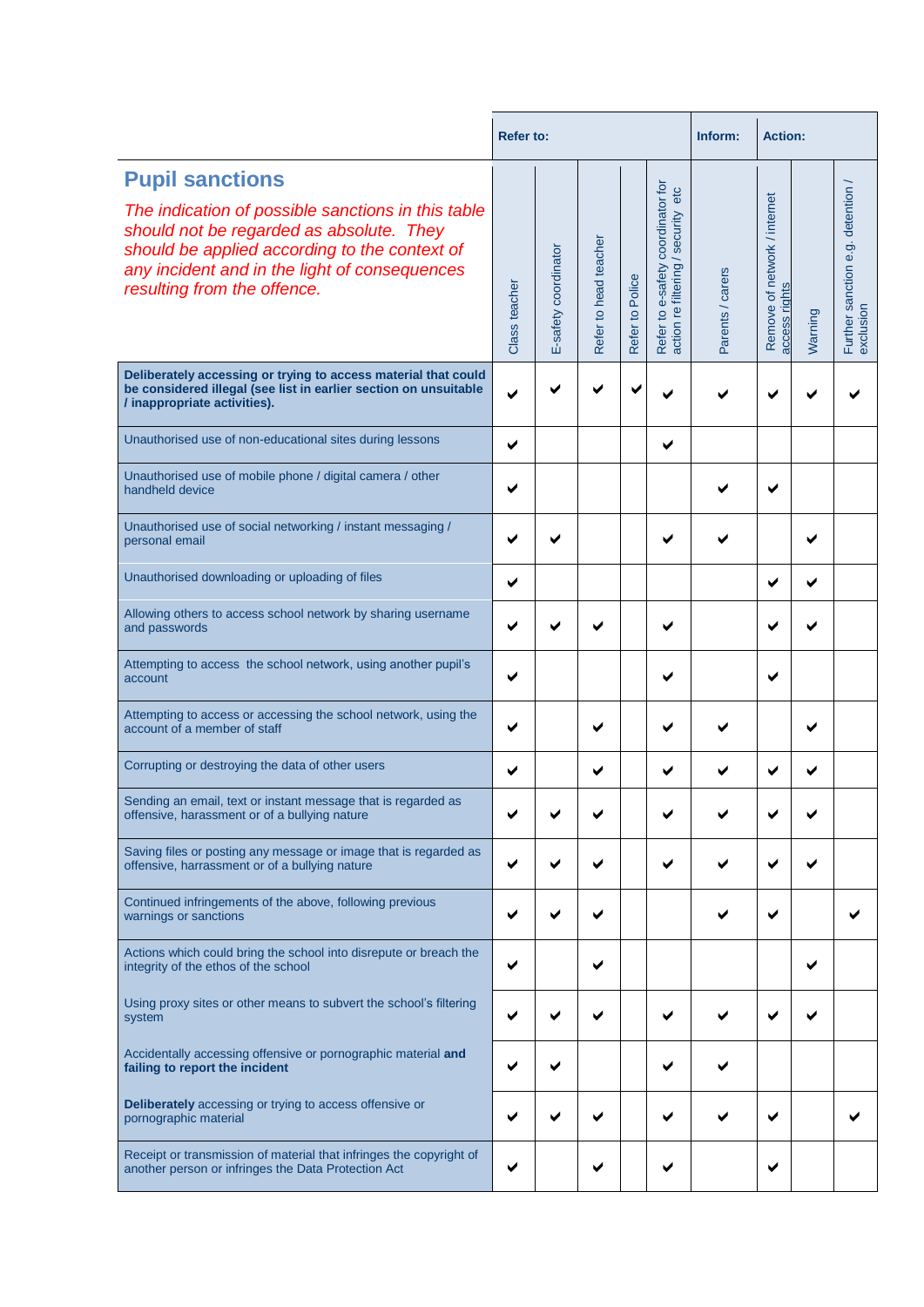|                                                                                                                                                                                                                                                           | <b>Refer to:</b> |              |                      |        |                                                        | <b>Action:</b> |            |                     |  |
|-----------------------------------------------------------------------------------------------------------------------------------------------------------------------------------------------------------------------------------------------------------|------------------|--------------|----------------------|--------|--------------------------------------------------------|----------------|------------|---------------------|--|
| <b>Staff sanctions</b><br>The indication of possible sanctions in this table<br>should not be regarded as absolute. They should be<br>applied according to the context of any incident and<br>in the light of consequences resulting from the<br>offence. | Line manager     | Head teacher | Local Authority / HR | Police | Technical Support Staff for action re<br>filtering etc | Warning        | Suspension | Disciplinary action |  |
| Deliberately accessing or trying to access material that could be<br>considered illegal (see list in earlier section on unsuitable /<br>inappropriate activities).                                                                                        |                  |              |                      |        |                                                        |                |            |                     |  |
| Excessive or inappropriate personal use of the internet / social<br>networking sites / instant messaging / personal email                                                                                                                                 |                  |              |                      |        |                                                        |                |            |                     |  |
| Unauthorised downloading or uploading of files                                                                                                                                                                                                            | ✔                |              |                      |        |                                                        |                |            |                     |  |
| Allowing others to access school network by sharing username and<br>passwords or attempting to access or accessing the school network,<br>using another person's account                                                                                  |                  |              |                      |        |                                                        |                |            |                     |  |
| Careless use of personal data e.g. holding or transferring data in an<br>insecure manner                                                                                                                                                                  |                  |              |                      |        |                                                        |                |            |                     |  |
| Deliberate actions to breach data protection or network security rules                                                                                                                                                                                    |                  |              |                      |        |                                                        |                |            |                     |  |
| Corrupting or destroying the data of other users or causing deliberate<br>damage to hardware or software                                                                                                                                                  |                  |              |                      |        |                                                        |                |            |                     |  |
| Sending an email, text or instant message that is regarded as offensive,<br>harassment or of a bullying nature                                                                                                                                            |                  |              |                      |        |                                                        |                |            |                     |  |
| Using personal email / social networking / instant messaging / text<br>messaging to carrying out digital communications with students / pupils                                                                                                            |                  |              |                      |        |                                                        |                |            |                     |  |
| Actions which could compromise the staff member's professional<br>standing                                                                                                                                                                                |                  |              |                      |        |                                                        |                |            |                     |  |
| Actions which could bring the school into disrepute or breach the integrity<br>of the ethos of the school                                                                                                                                                 | ✔                |              |                      |        |                                                        | ✔              |            |                     |  |
| Using proxy sites or other means to subvert the school's filtering system                                                                                                                                                                                 | ✔                |              |                      |        |                                                        |                |            | ✔                   |  |
| Accidentally accessing offensive or pornographic material and failing to<br>report the incident                                                                                                                                                           |                  |              |                      |        |                                                        |                |            |                     |  |
| <b>Deliberately</b> accessing or trying to access offensive or pornographic<br>material                                                                                                                                                                   |                  |              |                      |        |                                                        |                |            |                     |  |
| Breaching copyright or licensing regulations                                                                                                                                                                                                              |                  |              |                      |        |                                                        | ✔              |            |                     |  |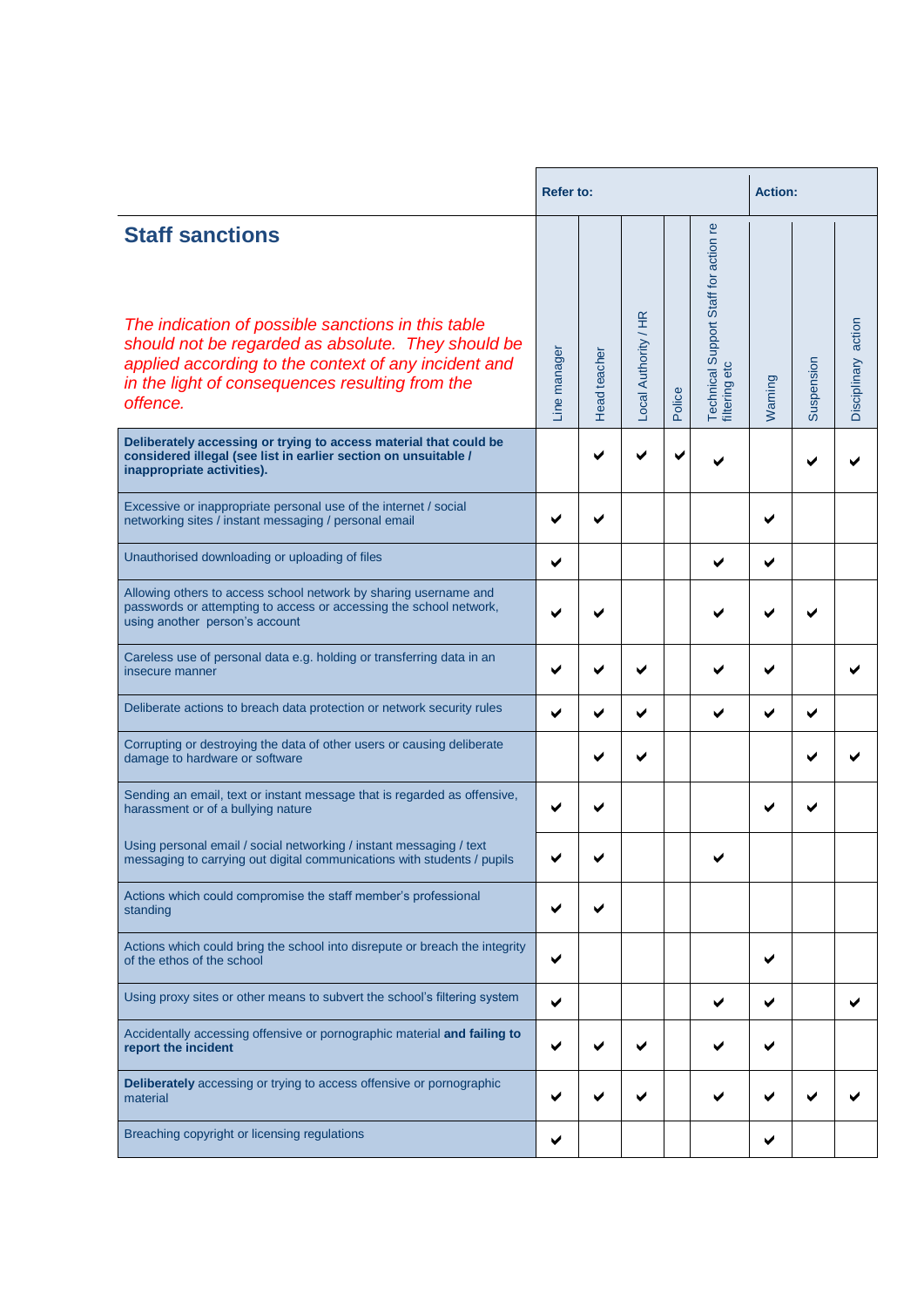| Continued infringements of the above, following previous warnings or<br>sanctions |  |  |  |  |  |  |  |  |
|-----------------------------------------------------------------------------------|--|--|--|--|--|--|--|--|
|-----------------------------------------------------------------------------------|--|--|--|--|--|--|--|--|

## **A.13 Reporting of e-safety breaches**

It is hoped that all members of the school community will be responsible users of ICT, who understand and follow this policy. However, there may be times when infringements of the policy could take place, through careless, irresponsible or, very rarely, through deliberate misuse. Listed below are the responses that will be made to any apparent or actual incidents of misuse:

Particular care should be taken if any apparent or actual misuse appears to involve illegal activity listed in section A.2.6 of this policy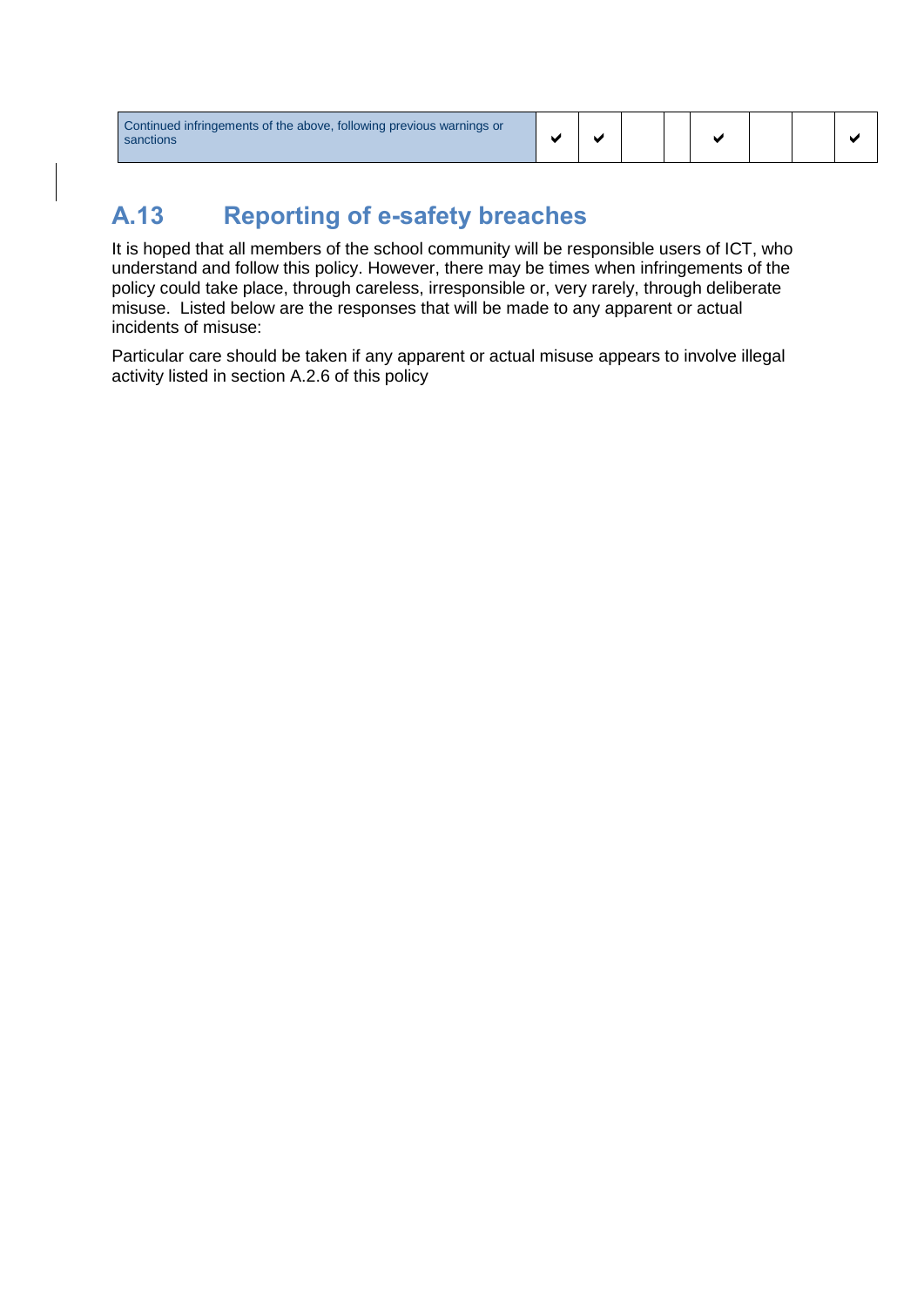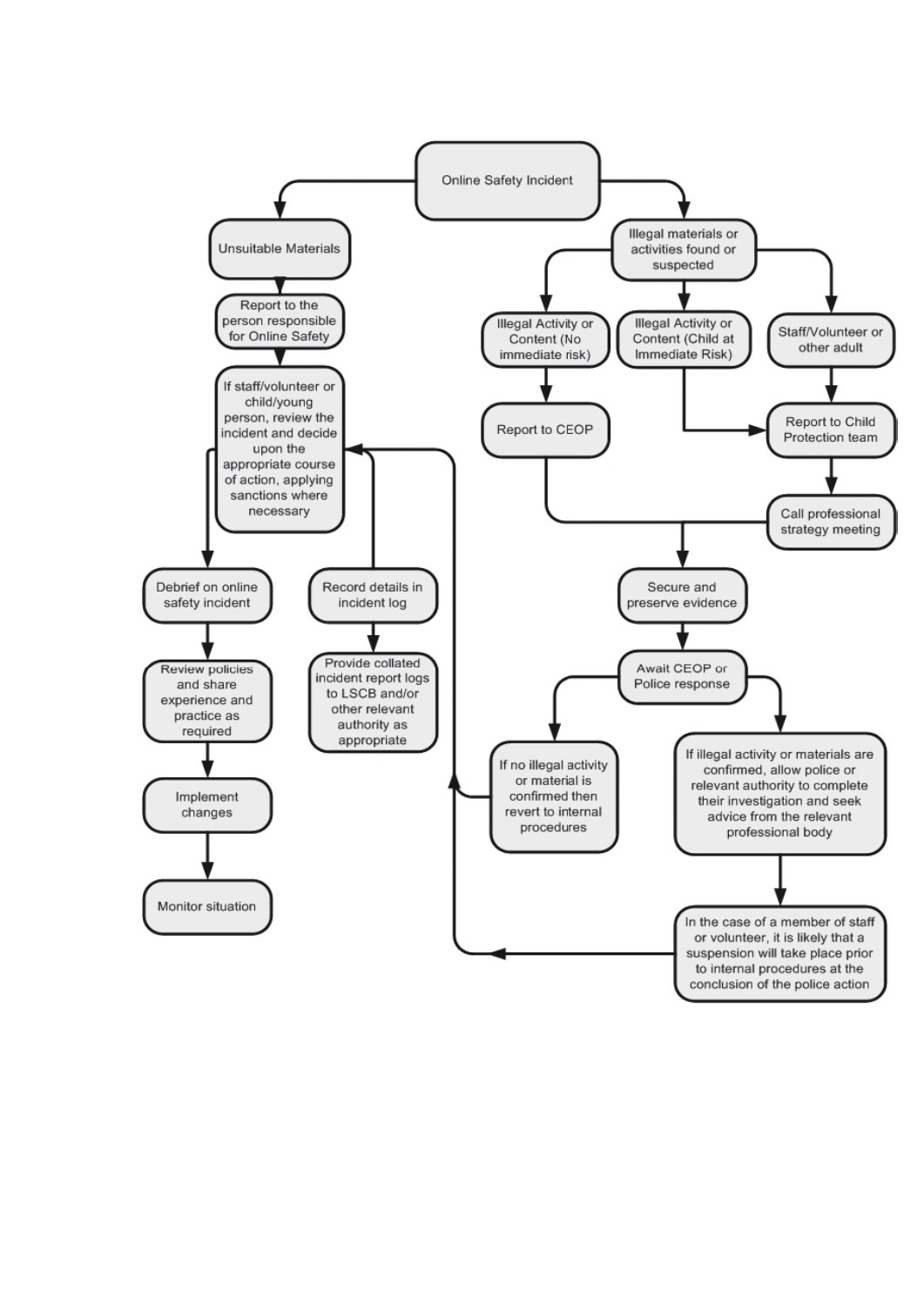#### **A.14 Use of hand held technology (personal phones and other hand held devices)**

We recognise that the area of mobile technology is rapidly advancing and it is our school's policy to review its stance on such technology on a regular basis. Currently our policy is this:

- *Members of staff are permitted to bring their personal mobile devices into school. They are required to use their own professional judgement as to when it is appropriate to use them. Broadly speaking this is:*
	- ✓ *Personal hand held devices will be used in lesson time only in a school based emergency or extreme circumstances. If staff are waiting for an urgent call this must be discussed with the head teacher who will advise on the correct course of action depending on individual circumstances*
	- ✓ *Members of staff are free to use these devices outside teaching time provided they are in a private area away from children (Eg: Staff room, closed classroom, etc.)*
	- ✓ *A school mobile phone is available for professional use (for example when engaging in off-site activities). Members of staff should only use their personal device for school purposes with explicit permission from the head teacher and when withholding their number except to other school staff (eg co-ordinating times of coach arrival from several coaches)*
- *Pupils are not currently permitted to bring their personal hand held devices into school.*

|                                                                                                                                                                          | <b>Staff / adults</b> |                              |                                      | <b>Pupils</b>      |         |                             |                       |                    |
|--------------------------------------------------------------------------------------------------------------------------------------------------------------------------|-----------------------|------------------------------|--------------------------------------|--------------------|---------|-----------------------------|-----------------------|--------------------|
| <b>Personal hand held technology</b><br>It is important that schools/academies review this table<br>in the light of principles agreed within their own<br>establishment. | Allowed               | certain time<br>ಸ<br>Allowed | staff<br>Allowed for<br>selected sta | <b>Not allowed</b> | Allowed | Allowed at<br>certain times | Allowed with<br>staff | <b>Not allowed</b> |
| Mobile phones may be brought into the school                                                                                                                             |                       | ✔                            |                                      |                    |         |                             |                       |                    |
| Use of mobile phones in lessons                                                                                                                                          |                       |                              |                                      | ✔                  |         |                             |                       | ✔                  |
| Use of mobile phones in social time                                                                                                                                      | ✔                     |                              |                                      |                    |         |                             |                       | ✔                  |
| Taking photos on personal phones or other camera<br>devices                                                                                                              |                       |                              |                                      | ✔                  |         |                             |                       |                    |
| Use of hand held devices e.g. iPads                                                                                                                                      | ✔                     |                              |                                      |                    |         |                             |                       |                    |

#### <span id="page-12-0"></span>**A.14.1 - Email**

These official school email services may be regarded as safe and secure and are monitored.

Staff and pupils should use only the school email services to communicate with others regarding school business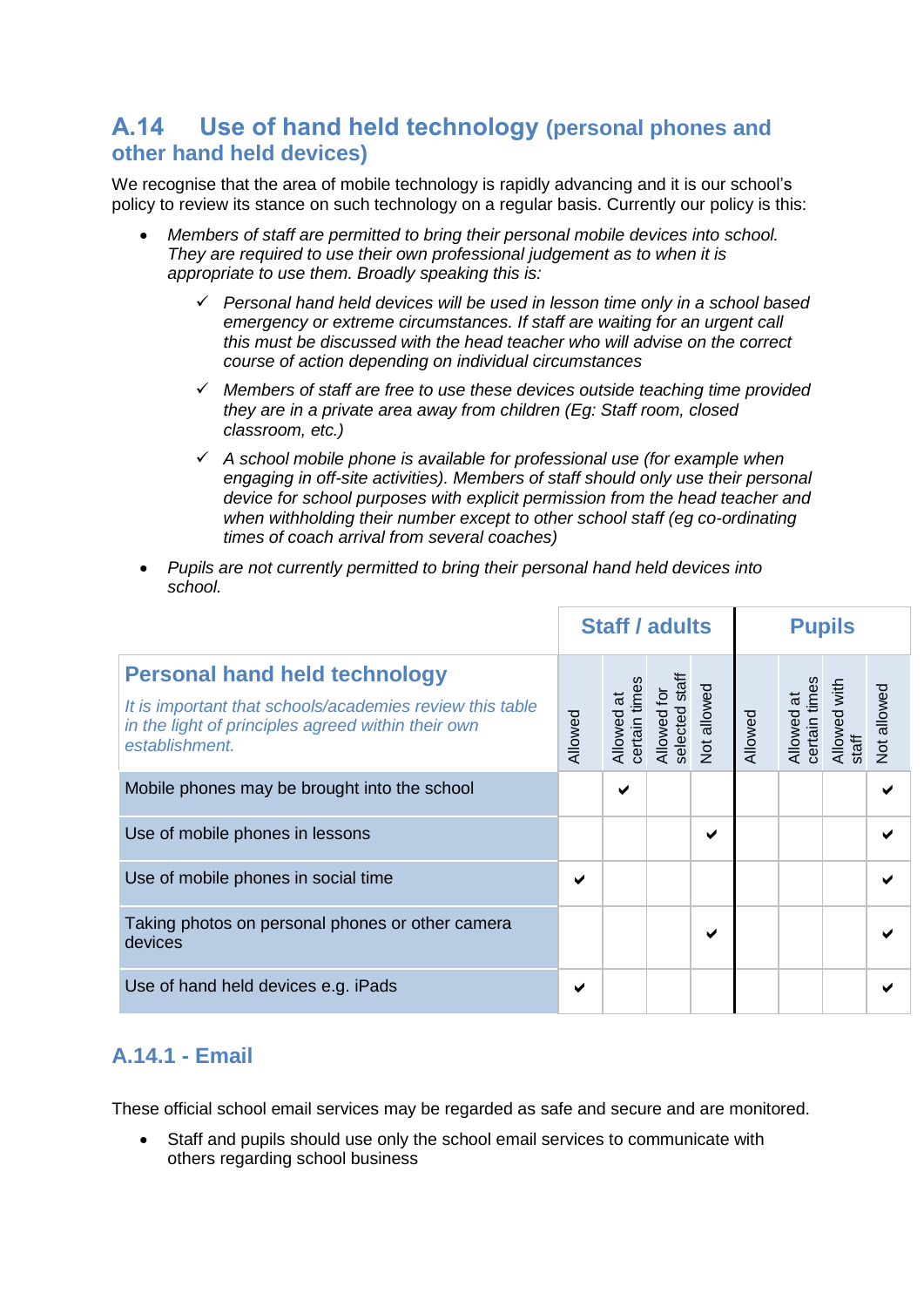- Users need to be aware that email communications may be monitored
- A structured education program is delivered to pupils which helps them to be aware of the dangers of and good practices associated with the use of email (see section C of this policy)
- Users must immediately report to their teacher / e-safety coordinator in accordance with this policy (see sections A.2.6 and A.2.7) - the receipt of any email that makes them feel uncomfortable, is offensive, threatening or bullying in nature. They must not respond to any such email.

|                                                                                                                                                         | <b>Staff / adults</b> |   | <b>Pupils</b>            |             |         |                                |            |                    |
|---------------------------------------------------------------------------------------------------------------------------------------------------------|-----------------------|---|--------------------------|-------------|---------|--------------------------------|------------|--------------------|
| <b>Use of Email</b><br>It is important that schools/academies review this table<br>in the light of principles agreed within their own<br>establishment. | Allowed               | ō | $15$<br>selected<br>NO∥A | Not allowed | Allowed | times<br>Allowed<br>certain ti | with<br>မြ | <b>Not allowed</b> |
| Use of personal email accounts in school / on school<br>network                                                                                         |                       | ✔ |                          |             |         |                                |            | ✔                  |
| Use of school email for personal emails                                                                                                                 |                       |   |                          | м           |         |                                |            |                    |

#### <span id="page-13-0"></span>**A.14.2 - Social networking (including chat, instant messaging, blogging etc)**

| No social networking is allowed during lesson time<br>but may take place outside teaching time in a<br>private area                                                | <b>Staff / adults</b> |                                      | <b>Pupils</b>                 |                    |         |                             |                             |                    |
|--------------------------------------------------------------------------------------------------------------------------------------------------------------------|-----------------------|--------------------------------------|-------------------------------|--------------------|---------|-----------------------------|-----------------------------|--------------------|
| Use of social networking tools<br>It is important that schools/academies review this table<br>in the light of principles agreed within their own<br>establishment. | Allowed               | certain time<br>$\vec{a}$<br>Allowed | Allowed for<br>selected staff | <b>Vot allowed</b> | Allowed | Allowed at<br>certain times | with<br>Allowed<br>$i$ taff | <b>Not allowed</b> |
| Use of non educational chat rooms etc.                                                                                                                             |                       | ✔                                    |                               |                    |         |                             |                             |                    |
| Use of non educational instant messaging                                                                                                                           |                       | ✔                                    |                               |                    |         |                             |                             |                    |
| Use of non educational social networking sites                                                                                                                     |                       | ✔                                    |                               |                    |         |                             |                             |                    |
| Use of non educational blogs                                                                                                                                       |                       | ✔                                    |                               |                    |         |                             |                             |                    |

## <span id="page-13-1"></span>**A.15 Use of digital and video images**

• Members of staff are allowed to take digital still and video images to support educational aims, but must follow policies concerning the sharing, distribution and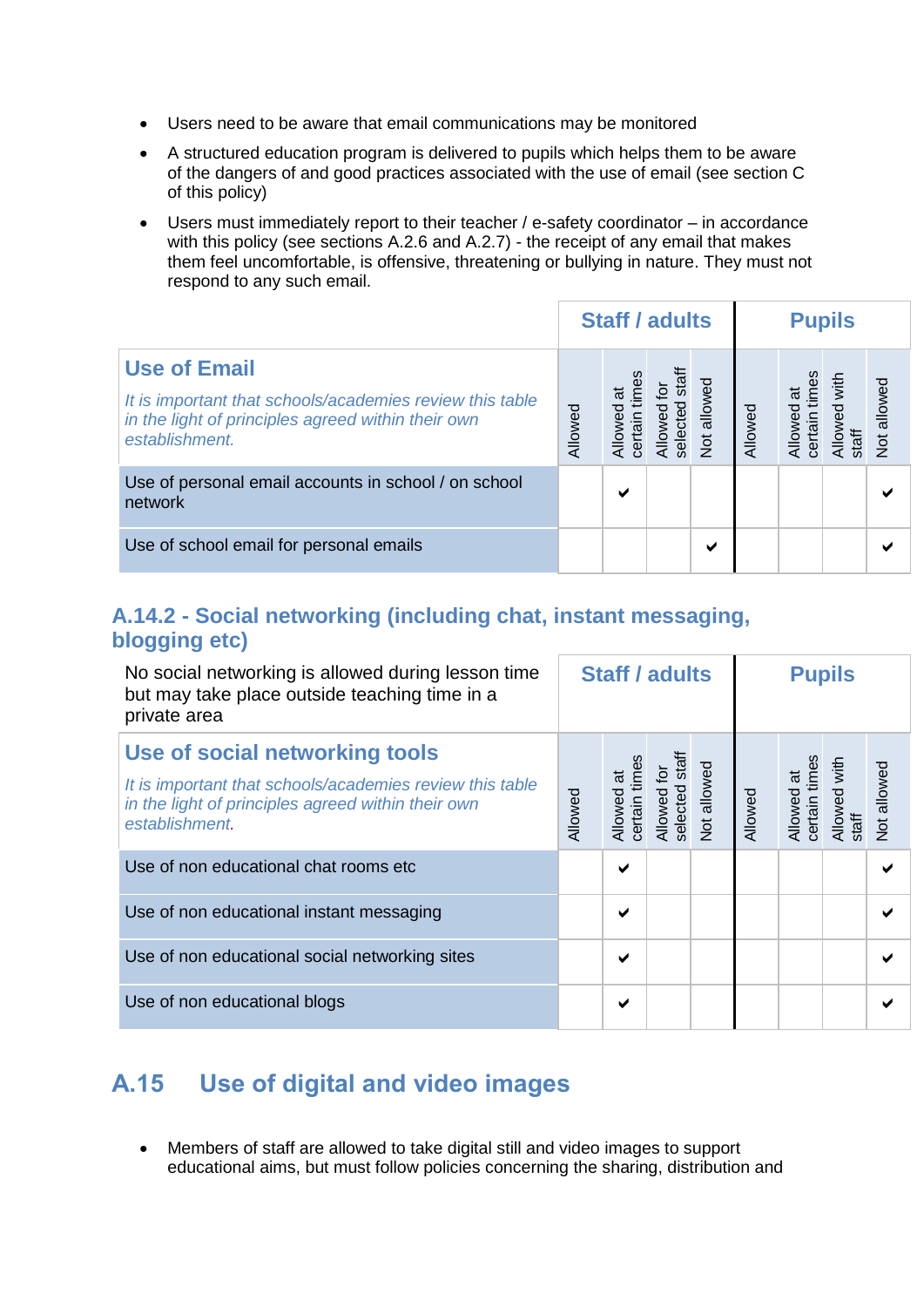publication of those images. Those images should only be captured using school equipment; **the personal equipment of staff should not be used for such purposes.**

- Care should be taken when taking digital / video images that pupils are appropriately dressed and are not participating in activities that might bring the individuals or the school into disrepute.
- Staff should be aware of pupils for whom it has been deemed inappropriate to take and share or publish their photograph

## <span id="page-14-0"></span>**A.16 Use of web-based publication tools**

#### <span id="page-14-1"></span>**A.16.1 - Website (and other public facing communications)**

Our school uses the public facing website [www.millfieldsfirstschool.co.uk,](http://www.millfieldsfirstschool.co.uk/) ParentApps Connect (Mobile app) and a Facebook page for sharing information with the community beyond our school. This includes, from time-to-time, celebrating work and achievements of pupils. All users are required to consider good practice when publishing content.

- Personal information will not be posted and only official email addresses will be used to identify members of staff.
- Only pupil's first names will be used, and only then when necessary.
- Photographs published on the website, or elsewhere, that include pupils will be selected carefully and will comply with the following good practice guidance on the use of such images:
	- $\checkmark$  pupils' full names will not be used anywhere on a website or blog, and never in association with photographs
	- ✓ written permission from parents or carers will be obtained before photographs of pupils are published on the school website or elsewhere.

#### <span id="page-14-2"></span>**A.16.2– Learning Platform**

Teachers monitor the use of our learning platform, Purple Mash, by pupils regularly during all supervised sessions, but with particular regard to messaging and communication.

Staff use is monitored by the administrator.

User accounts and access rights can only be created by the VLE administrator.

Pupils are advised on acceptable conduct and use when using the learning platform.

Only members of the current pupil, parent/carers and staff community will have access to the learning platform.

When staff, pupils, etc leave the school their account or rights to specific areas will be disabled (or transferred to their new establishment if possible / appropriate).

Any concerns with content may be recorded and dealt with in the following ways:

a) The user will be asked to remove any material deemed to be inappropriate or offensive.

- b) The material will be removed by the site administrator if the user does not comply.
- c) Access to the learning platform may be suspended for the user.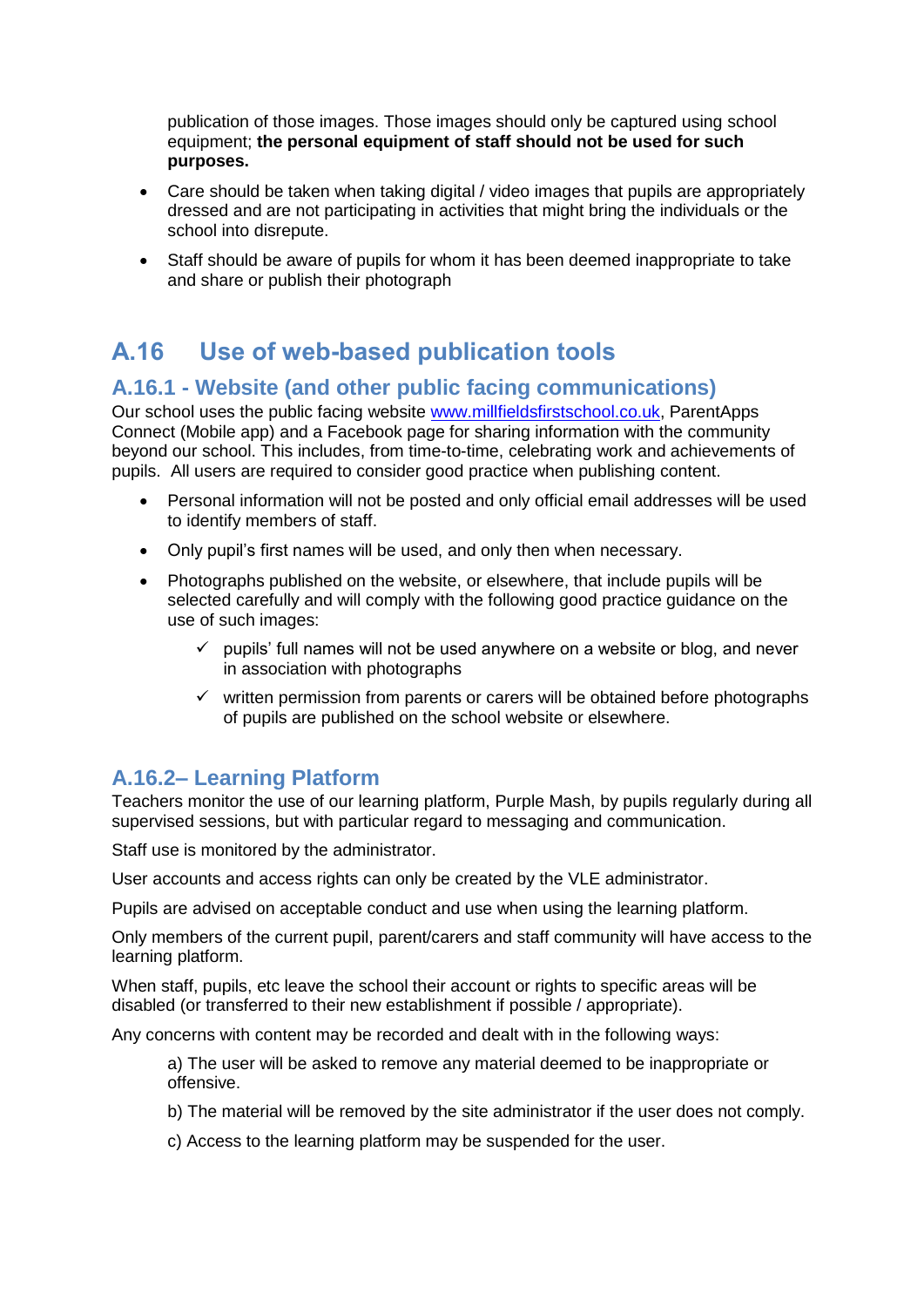d) The user will need to discuss the issues with a member of SLT before reinstatement.

e) A pupil's parent/carer may be informed.

#### <span id="page-15-0"></span>**A.16.3– Accessing Learning Platform from home**

When required to work from home, pupils access the learning platform following the guidelines set out above. Class teachers monitor the use of learning platforms regularly and respond through online communication via the learning platform.

Class teacher's communicating with pupils using the online learning platform will act with utmost professional standards and in line with the Computing, E-safety and Safeguarding policies at all times. This communication will only be carried out in regards to marking or providing feedback for children's work completed from home.

The e-safety coordinator is responsible for monitoring this communication and ensuring staff are acting safely and professionally at all times.

Any concerns with content will be recorded and dealt with as described in A.16.2, following the process for reporting e-safety breaches as set out in this document.

#### <span id="page-15-1"></span>**A.16.4– Accessing Live Lessons from home**

For children accessing live lessons for home (For self-isolation purposes, for example), lessons are delivered using Microsoft Teams. Each pupil have their own private account to log into their class groups, where only their peers, class teacher and headteacher can view comments or recordings. Children are encouraged to use their microphones, but keep them muted when not needed, and have the option to use their cameras if they wish.

For these live lessons, teachers deliver from appropriate locations/backgrounds. Any children in the background (If the lesson is taught from in school, for example) are included with parental permission. Lessons are recorded and saved into the class group for future access as required.

## <span id="page-15-2"></span>**A.17 Professional standards for staff communication**

In all aspects of their work in our establishment, teachers abide by the broad **Professional Standards for Teachers** laid down by the TDA effective from September 2012: [http://media.education.gov.uk/assets/files/pdf/t/teachers%20standards.pdf.](http://media.education.gov.uk/assets/files/pdf/t/teachers%20standards.pdf)

Teachers translate these standards appropriately for all matters relating to e-safety.

Any digital communication between staff and pupils or parents / carers (email, chat, learning platform, etc) must be professional in tone and content.

- These communications may only take place on official (monitored) school systems.
- Personal email addresses, text messaging or public chat / social networking technology must not be used for communications with parents/ carers or pupils.

Staff constantly monitor and evaluate developing technologies, balancing risks and benefits, and consider how appropriate these are for learning and teaching. These evaluations help inform policy and develop practice. The views and experiences of pupils are used to inform this process also.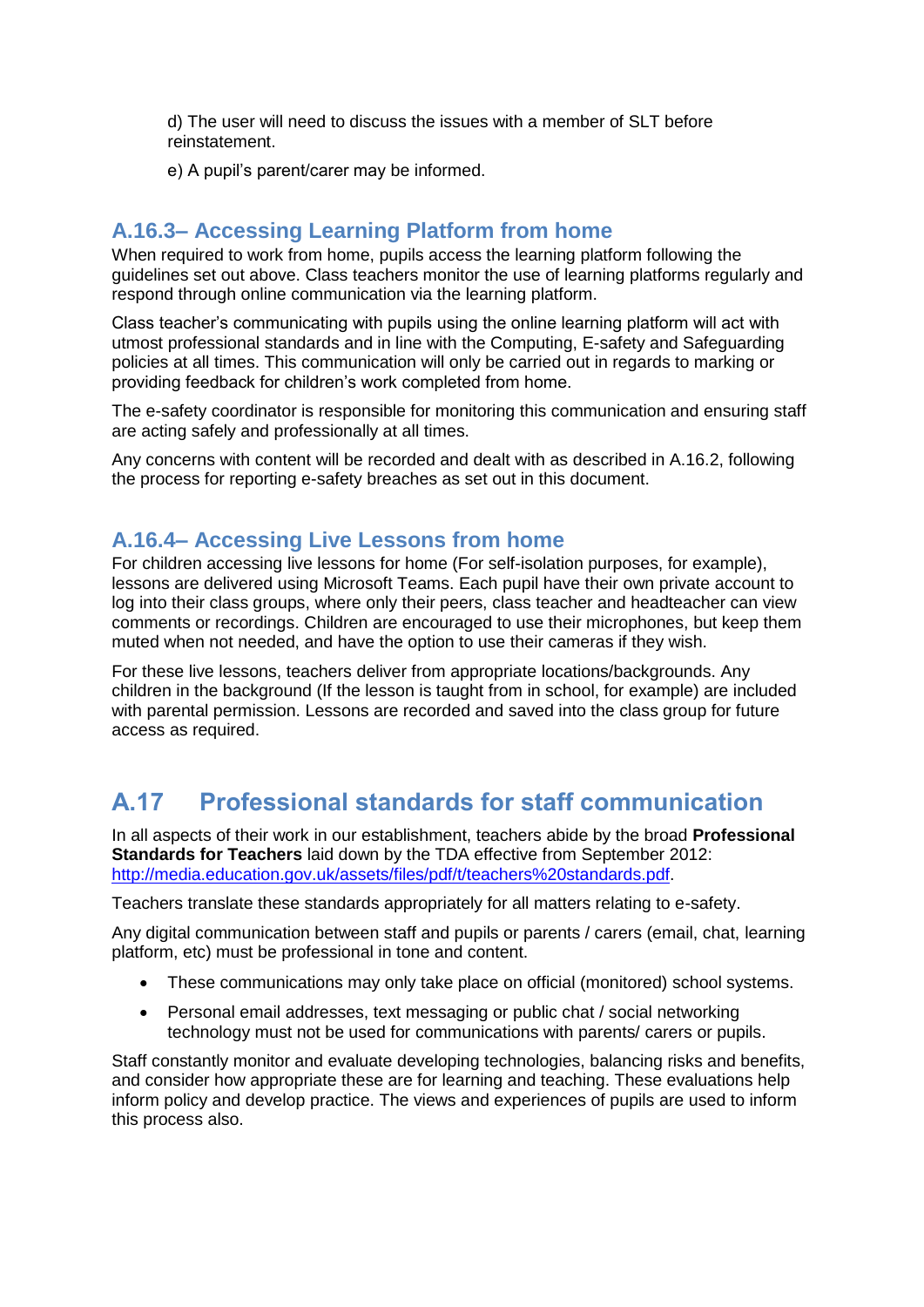# <span id="page-16-0"></span>**Section B. Infrastructure**

## <span id="page-16-1"></span>**B.1 Password security**

The school's e-safety curriculum will include frequent discussion of issues relating to password security and staying safe in and out of school.

## <span id="page-16-2"></span>**B.2.1 Filtering**

#### **B.2.1a - Introduction**

The filtering of internet content provides an important means of preventing users from accessing material that is illegal or is inappropriate in an educational context. No filtering system can, however, provide a 100% guarantee that it will do so.

As a school buying broadband services procured by Worcestershire County Council, we automatically receive the benefits of a managed filtering service, with some flexibility for changes at local level.

It is recognised that the school can take full responsibility for filtering on site, but current requirements do not make this something that we intend to pursue at this moment.

#### **B.2.1b - Responsibilities**

The day-to-day responsibility for the management of the school's filtering policy is held by the **e-safety coordinator** (with ultimate responsibility resting with the **head teacher and governors**).

**All users** have a responsibility to report immediately to teachers / e-safety coordinator any infringements of the filtering policy of which they become aware ie any sites that are accessed, which they believe should have been filtered.

**Users** must not attempt to use any programmes or software that might allow them to bypass the filtering / security systems in place to prevent access to such materials.

#### **B.2.1c – Education, training and awareness**

**Pupils** are made aware of the importance of filtering systems through the school's e-safety education programme (see section C of this policy).

**Staff** users will be made aware of the filtering systems through:

- signing the Acceptable Use Agreement
- briefing in staff meetings, training days, memos etc. (timely and ongoing).

**Parents** will be informed of the school's filtering policy through e-safety awareness sessions / newsletter etc.

#### **B.2.1d - Changes to the filtering system**

Where a member of staff requires access to a website that is blocked for use at school, the process to unblock is as follows:

- The teacher makes the request to the school e-safety coordinator.
- The e-safety coordinator checks the website content to ensure that it is appropriate for use in school.
- If agreement is reached, the e-safety coordinator makes a request to IBS Schools Broadband Team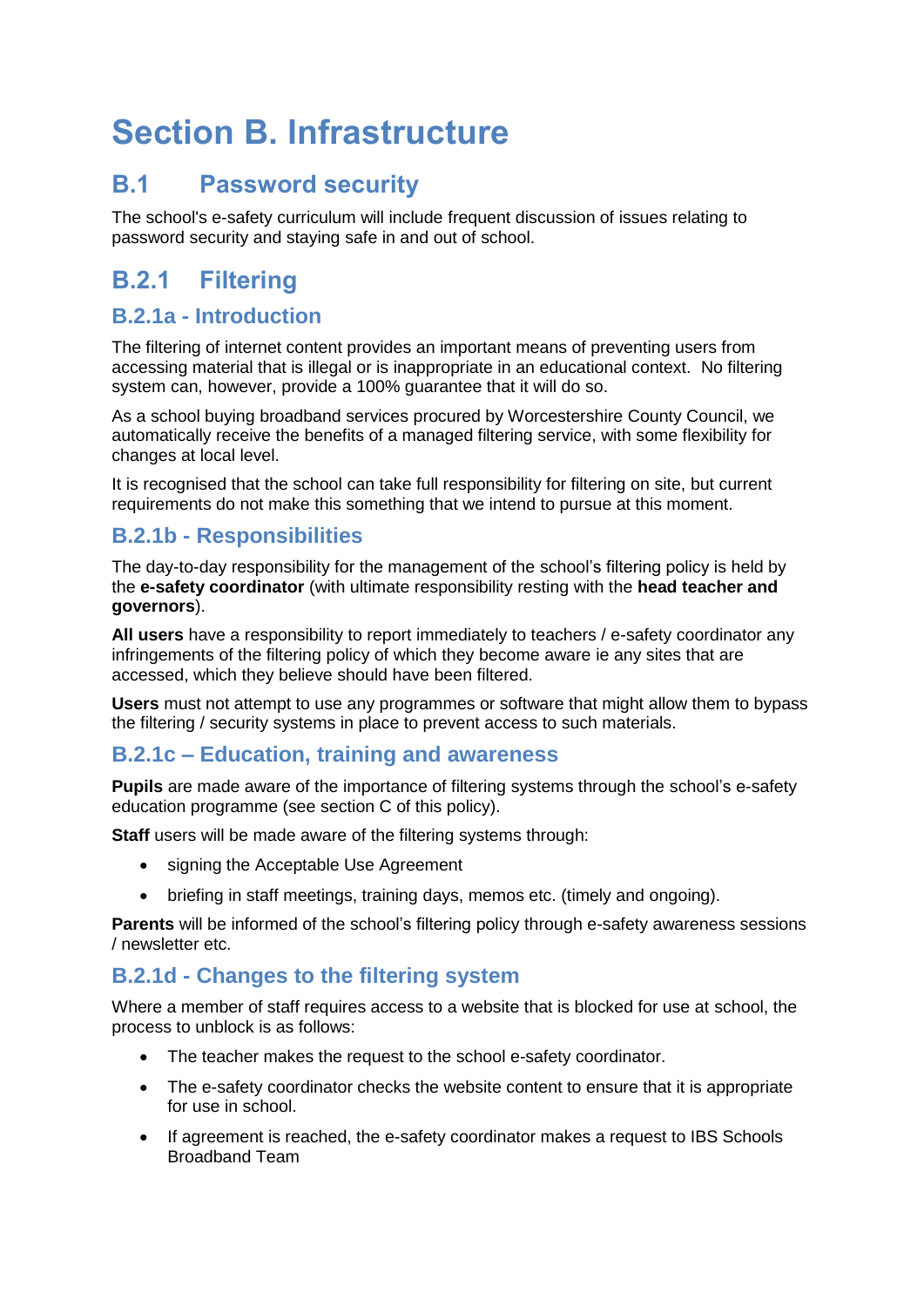• The team will endeavour to unblock the site within 24 hours. This process can still take a number of hours so teaching staff are required to check websites well in advance of teaching sessions.

#### **B.2.1e - Monitoring**

No filtering system can guarantee 100% protection against access to unsuitable sites. The school will therefore monitor the activities of users on the network and on school equipment.

Monitoring takes place as follows:

- Identified members of staff (members of SLT / e-safety co-ordinator / safeguarding officer) review the monitoring console captures weekly. The monitoring software is Smoothwall Safeguard
- Potential issues are referred to an appropriate person depending on the nature of the capture.
- Teachers are encouraged to identify in advance any word or phrase likely to be picked up regularly through innocent use (e.g. 'goddess' is captured frequently when a class is researching or creating presentations on the Egyptians) so that the word can be allowed for the period of the topic being taught.

## <span id="page-17-0"></span>**B.2.2 Technical security**

This is dealt with in detail in **IBS School's System and Data Security advice**. Please see that document referred to in the introduction for more information.

# <span id="page-17-1"></span>**Section C. Education**

## <span id="page-17-2"></span>**C.1.1 E-safety education**

Whilst regulation and technical solutions are very important, their use must be balanced by educating pupils to take a responsible approach. The education of pupils in e-safety is therefore an essential part of the school's e-safety provision. Children and young people need constant help and support to recognise and avoid e-safety risks and build their resilience. This is particularly important for helping them to stay safe out of school where technical support and filtering may not be available to them.

E-Safety education will be provided in the following ways:

- The school uses a specific planned E-Safety curriculum.
- A planned e-safety programme is provided as part of Computing, PHSE and other lessons. This is regularly revisited, covering the use of ICT and new technologies both in school and beyond school
- Key e-safety messages will be reinforced through further input via assemblies and pastoral activities, as well as informal conversations when the opportunity arises.
- Pupils will be helped to understand the need for the pupil Acceptable Use Agreement and encouraged to adopt safe and responsible use of ICT both within and outside the school.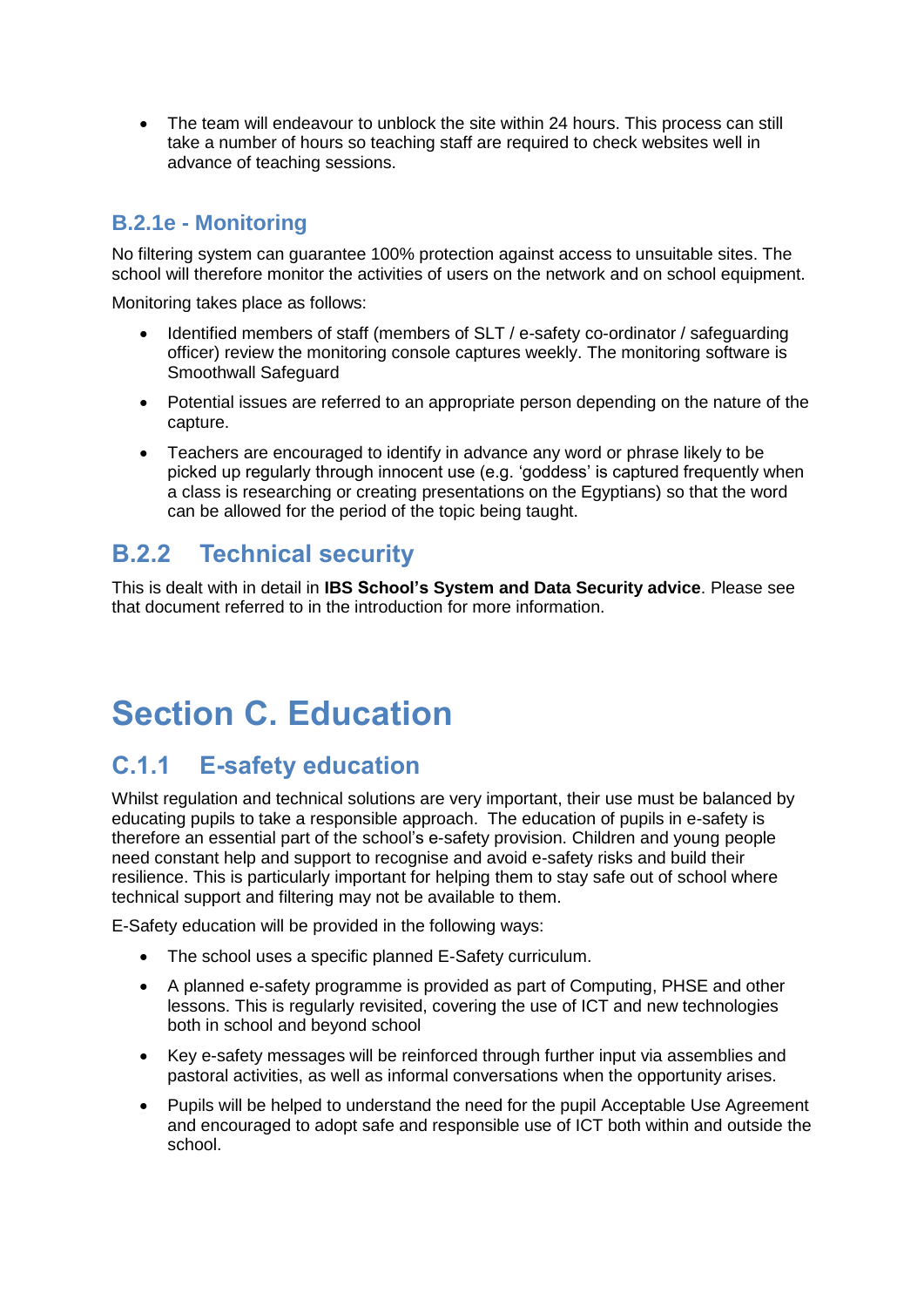- Processes should be in place, and known to pupils, for dealing with any unsuitable material that is found in internet searches.
- Where pupils are allowed to freely search the internet, staff should be vigilant in monitoring the content of the websites the young people visit, encouraging pupils to discuss anything of which they are unsure and implementing the expected sanctions and/or support as necessary.
- Pupils will be made aware of what to do should they experience anything, while on the Internet, which makes them feel uncomfortable.

### <span id="page-18-0"></span>**C.1.2 Information literacy**

- KS2 pupils should be taught in all lessons, in an age appropriate way, to be critically aware of the content they access on-line and be guided to validate the accuracy of information by employing techniques such as:
	- $\checkmark$  Checking the likely validity of the URL (web address)
	- $\checkmark$  Cross checking references (Can they find the same information on other sites?)
	- $\checkmark$  Checking the pedigree of the compilers / owners of the website
	- ✓ Referring to other (including non-digital) sources
- Pupils will be taught to acknowledge the source of information used and to respect copyright when using material accessed on the internet.
- Pupils are taught how to make best use of internet search engines to arrive at the information they require
- We use the resources on CEOP's Think U Know site as a basis for our e-safety education [http://www.thinkuknow.co.uk/teachers/resources/.](http://www.thinkuknow.co.uk/teachers/resources/) These are mediated by a CEOP trained teacher.

### <span id="page-18-1"></span>**C.1.3 The contribution of the pupils to the e-learning strategy**

It is our general policy to encourage pupils to play a leading role in shaping the way our school operates and this is very much the case with our e-learning strategy. Pupils often use technology out of the school in ways that we do not in education and members of staff are always keen to hear of their experiences and how they feel the technology (especially rapidly developing technology such as mobile devices) could be helpful in their learning.

## <span id="page-18-2"></span>**C.2 Staff training**

It is essential that all staff – including non-teaching staff - receive e-safety training and understand their responsibilities, as outlined in this policy. Training will be offered as follows:

- An audit of the e-safety training needs of all staff will be carried out regularly.
- All new staff should receive e-safety training as part of their induction programme, ensuring that they fully understand the school e-safety policy and Acceptable Use Agreements, which are signed as part of their induction
- The E-safety Co-ordinator (or another member of staff such as the DSL) will be CEOP trained.
- All teaching staff have been involved in the creation of this e-safety policy and are therefore aware of its content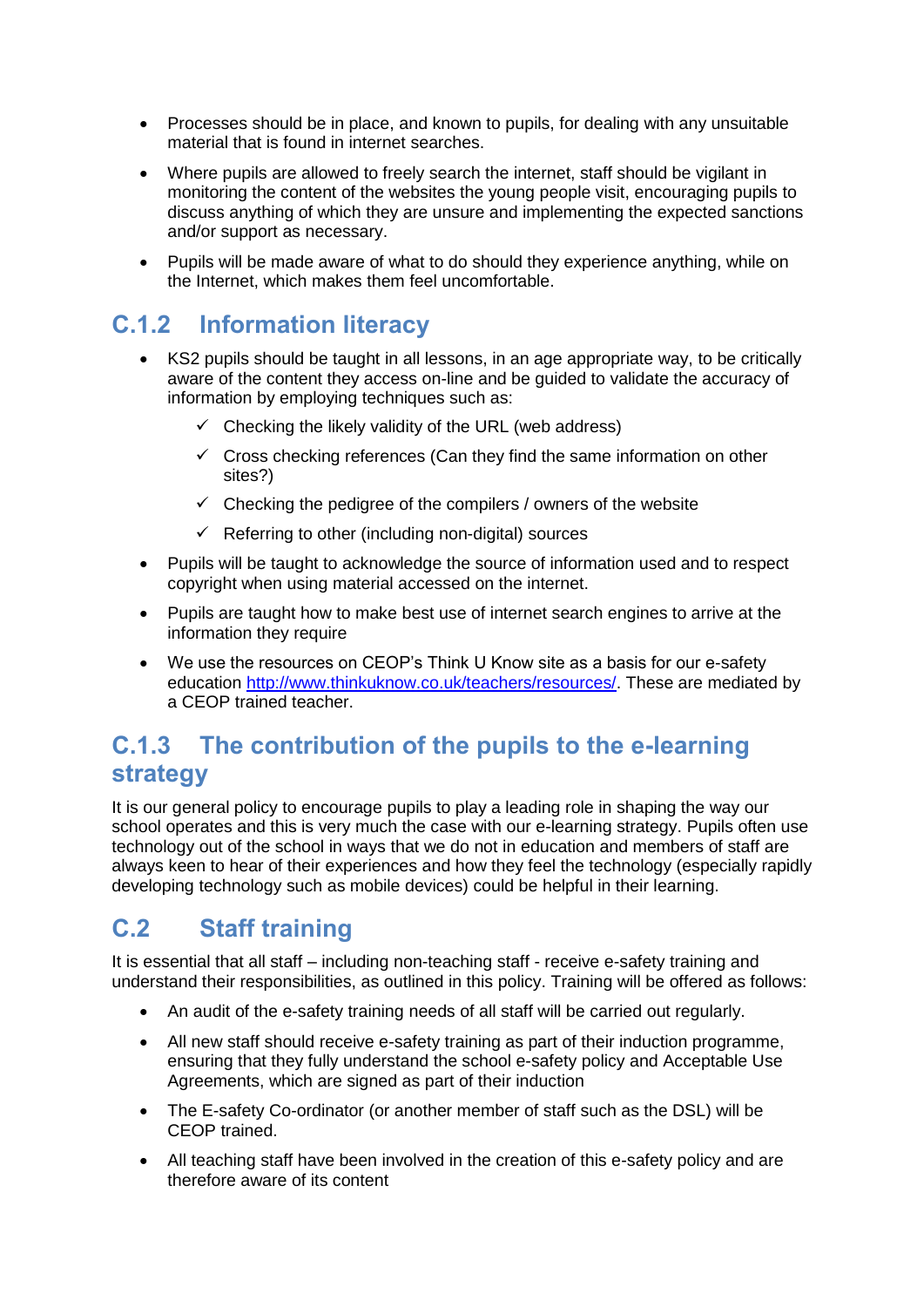- The E-Safety Coordinator will provide advice, guidance and training as required to individuals as required on an ongoing basis.
- External support for training, including input to parents, is sought from appropriately qualified persons when required.

## <span id="page-19-0"></span>**C.3 Governor training**

Governors should take part in e-safety training with particular importance for those who are members of any subcommittee or group involved in ICT, e-safety, health and safety or child protection. This may be offered in a number of ways:

- Attendance at training provided by the Local Authority (Governor Services or School Improvement Service), National Governors Association or other bodies.
- Participation in school training / information sessions for staff or parents

The e-safety governor works closely with the DSL and reports back to the full governing body.

### <span id="page-19-1"></span>**C.4 Parent and carer awareness raising**

Some parents and carers have a limited understanding of e-safety risks and issues, yet they play an essential role in the education of their children and in the monitoring and regulation of their on-line experiences. Some parents often either underestimate or do not realise how often children and young people come across potentially harmful and inappropriate material on the internet and are often unsure about what they would do about it.

The school will therefore seek to provide information and awareness to parents and carers through:

- Letters, newsletters, web site
- Parents evenings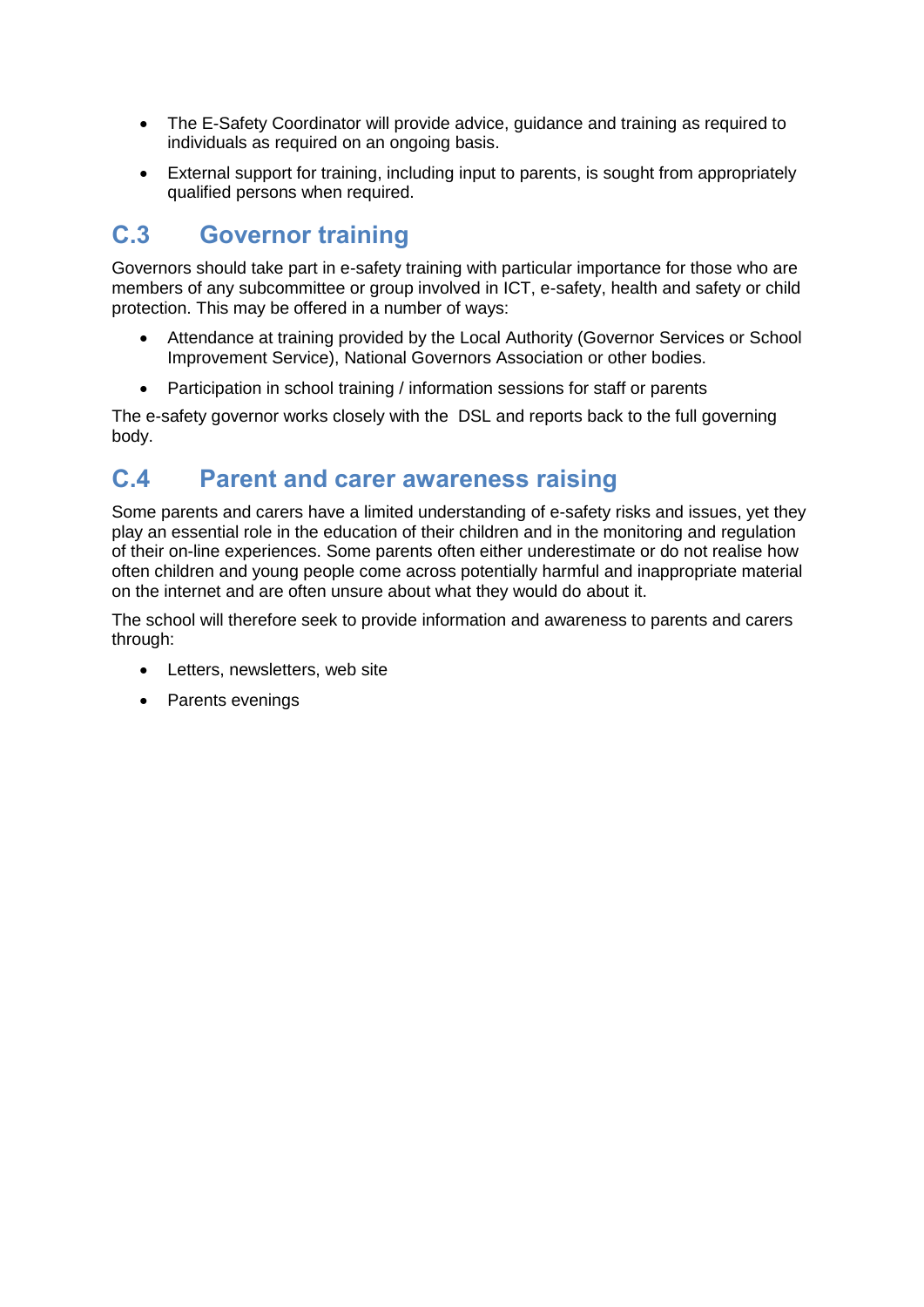# <span id="page-20-0"></span>**Appendix 1**

# <span id="page-20-1"></span>**KS1 – Acceptable Use Agreement**

# Acceptable User Agreement for School

This is how we stay safe when we use technology at school and home:

- I will ask an adult if I want to use a computer or iPad.
- I will only use activities if an adult says it is ok.
- I will take care of the computer and other equipment.
- I will keep my passwords safe and private.
- I will only post friendly and kind messages online.
- I will ask for help from an adult if I am not sure what to do or if I think I have done something wrong
- I will turn off the monitor and tell an adult if I see something that upsets me on the screen.
- I know that if I break the rules I might not be allowed to use a computer.

| My name:            |  |
|---------------------|--|
|                     |  |
| Signed (child):     |  |
|                     |  |
| Parent's signature: |  |
|                     |  |
| Date:               |  |
|                     |  |

I understand these computing rules and will do my best to keep them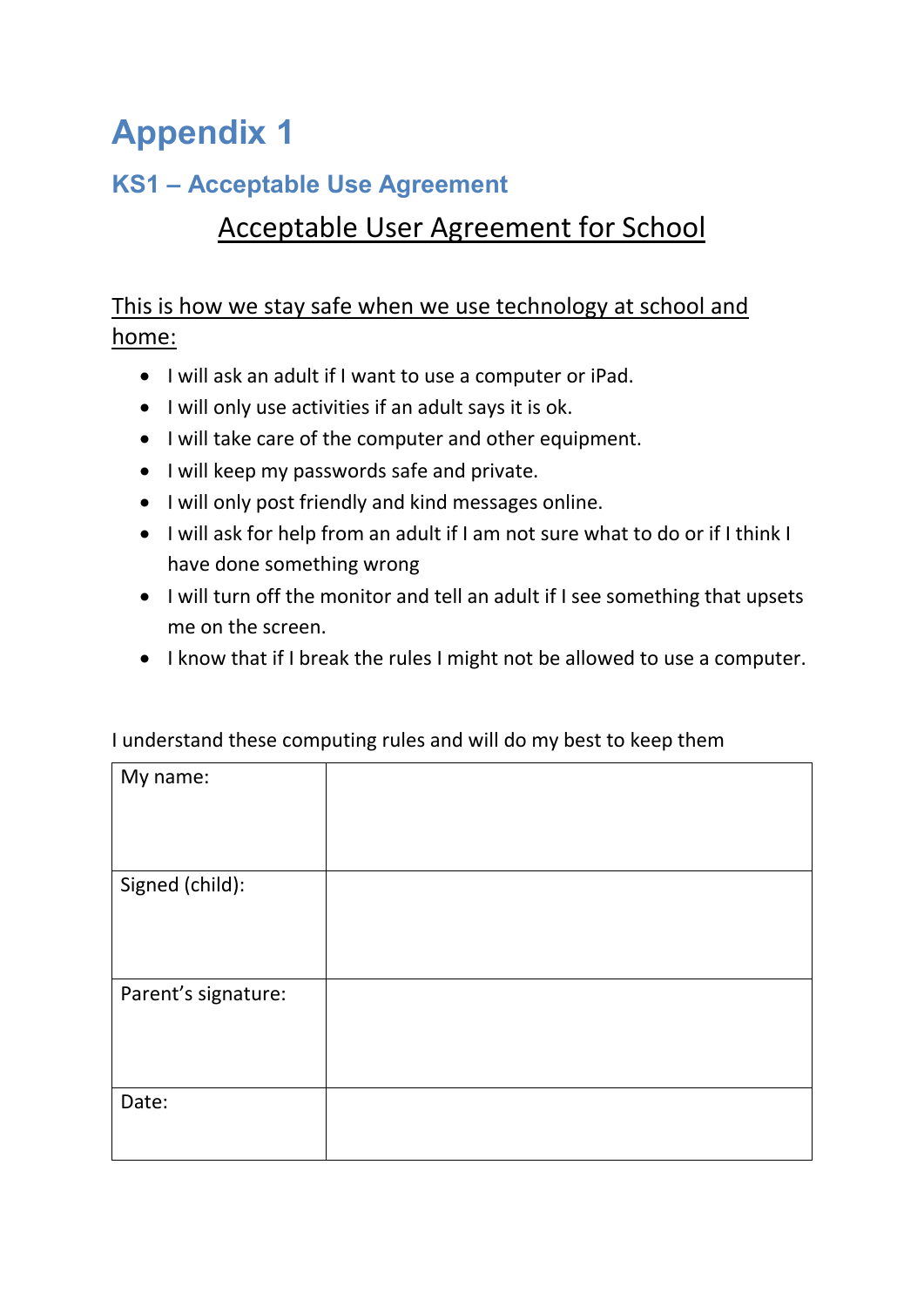# <span id="page-21-0"></span>**KS2 – Acceptable Use Agreement**

#### Acceptable Use Agreement – Key Stage Two- for school and school work at home

I understand that I must use technology in a responsible way.

#### For my own personal safety:

- I understand that my use of technology (especially when I use the internet) will be supervised in school.
- I will keep my password safe and private, and I will not use anyone else's (even with their permission).
- I will keep my own personal information safe, as well as others.
- I will tell a trusted adult if anything makes me uncomfortable or upset when I see it online.

#### For the safety of others:

- I will not interfere with the way that others use technology.
- I will be polite and responsible when I communicate with others; I will not post anything that is not kind about anyone.
- I will not take or share images of anyone without their permission.

#### For the safety of the school:

- I will not try to access anything illegal.
- I will not download anything that I do not have the right to use.
- I will only use my own personal device if I have permission and use it within the agreed rules.
- I will not deliberately bypass any systems designed to keep the school/academy safe.
- I will tell a responsible person if I find any damage or faults with technology, however this may have happened.
- I will not attempt to install programmes of any type on devices belonging to the school without permission.
- I will only use social networking, gaming and chat through the sites the school allows.

#### KS2 Pupil Acceptable Use Agreement Form

I understand that I am responsible for my actions and the consequences. I have read and understood the above and agree to follow these guidelines:

| Name:  |  |
|--------|--|
| Signed |  |
| Date:  |  |